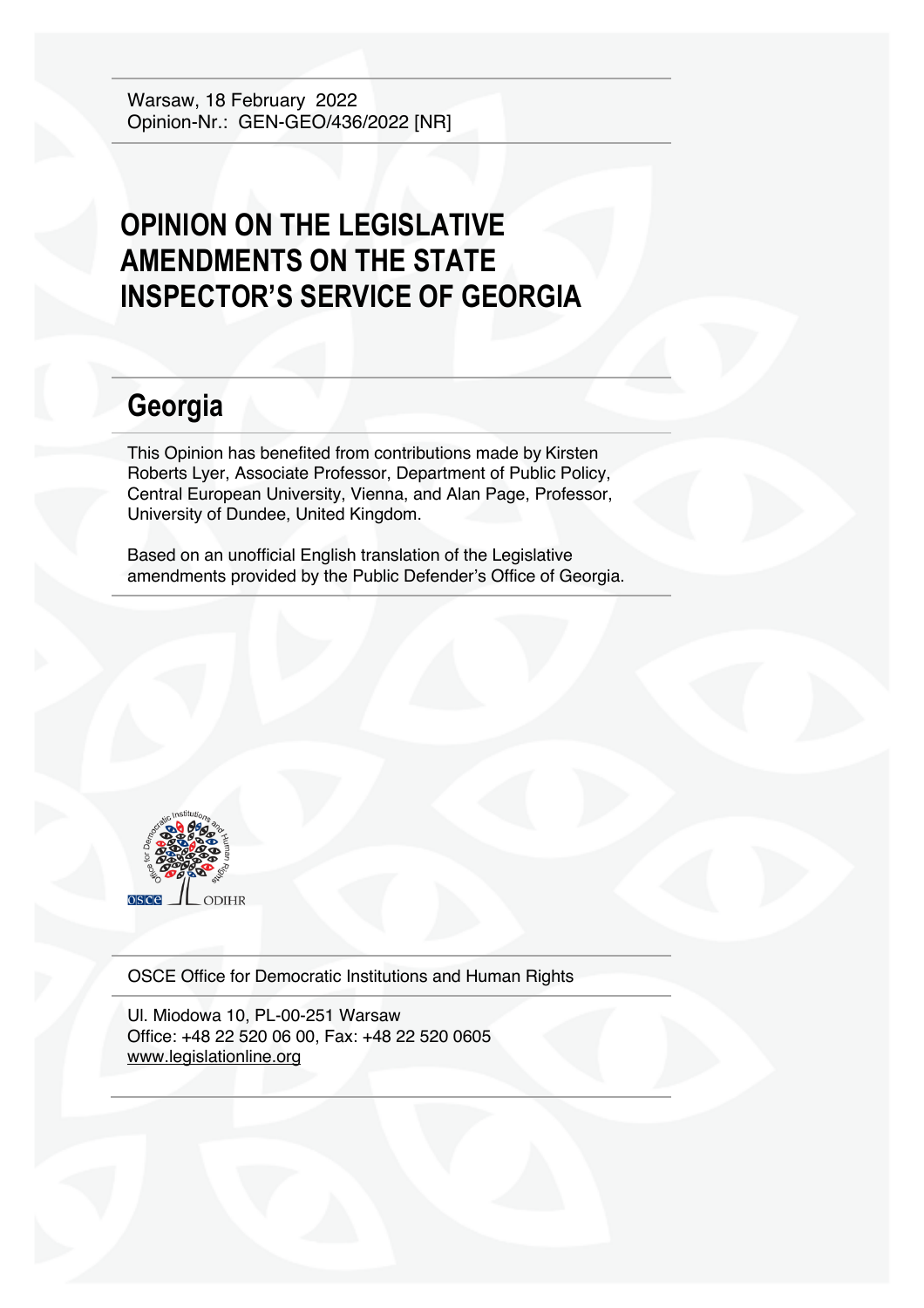## **EXECUTIVE SUMMARY AND KEY RECOMMENDATIONS**

 The reorganization of independent institutions or oversight mechanisms is something which countries may need to enter into from time to time and is a legitimate subject for legislation. However, in view of the fundamental importance of these independent institutions to the rule of law, great care must be taken to ensure that any such reorganisation is compatible with well-established international standards.

ODIHR considers it highly problematic that, contrary to international standards, amendments to the law on the State Inspector's Service were rushed through the parliament of Georgia without consultation, resulting in the abolition of the institution of the State Inspector effectively on 1 March 2022. The process by which the amendments were undertaken risks undermining the rule of law and the functioning of independent institutions in Georgia , including as a result of the dismissal of the State Inspector outside of the process provided for in law. It is a potentially troubling precedent if a legislative amendment results in undermining the security of tenure for the head of an independent body and circumvents proper procedures for his/her dismissal.

Cumulatively, the process and the legislative changes may impact protection from serious human rights abuses by law enforcement officials, reducing the state's ability to effectively investigate allegations of torture, ill-treatment and deaths in custody, including through undermining the independence of the institution of the State Inspector's Service and the expansion of its mandate to cover a broad range of crimes outside of its originally envisaged purpose.

A number of features in the amended Laws raise concern, as well as missed opportunities for strengthening the institution that should be considered in any subsequent amendment process. These missed opportunities include the provisions for the selection and appointment of the head of the institution, and for functional immunity.

More specifically, and in addition to what is stated above, ODIHR makes the following recommendations to further enhance the compliance of the legislation with international human rights standards and OSCE commitments:

- A. suspending the implementation of the amended Laws and to address the deficiencies identified in the law-making process pertaining to these Laws; par. 45
- B. To ensure that, if the implementation of the amended laws is not suspended, the security of tenure is upheld by enabling the incumbent State Inspector and deputies to serve their full term of office, in the absence of any legal or other compelling reasons justifying the early termination of their mandates; par. 51
- C. To consider suspending the implementation of the amended Laws as they undermine the independence of the Special Investigation Service and the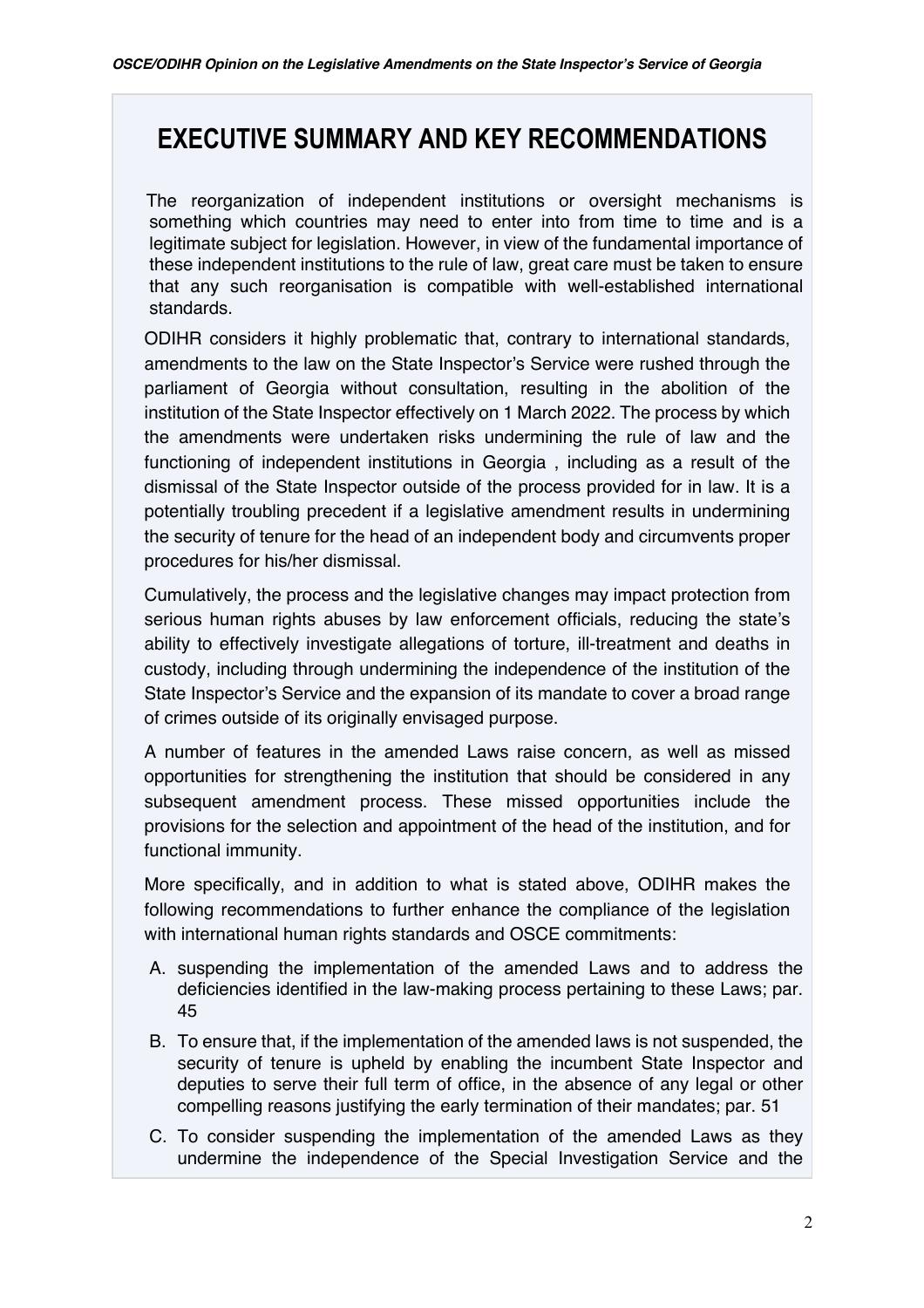Personal Data Protection Service and as such, could have a detrimental effect on their effectiveness in the protection of human rights; par. 55

- D. To reintroduce in the amended Laws the right of the parliament to request the attendance of the head of the new Services at their request; par. 56
- E. To remove the list of crimes covered in Article 19 par 1 (d) of the amended Law on the State Inspector's Service, or, alternatively, if they are retained, to clarify that they are covered by the institution solely when committed by representatives of law enforcement bodies, officials or persons equal to them and to allocate adequate resources, if the expanded mandate of the institution is maintained; par. 57
- F. With respect to the persons covered under the mandate:
	- 1. To revise Article 3 of the amended Law on the State Inspector's Service to remove the exclusion of the Minister of Internal Affairs and the Prosecutor General and other senior officials from the list of individuals who can be investigated by the service; par. 61
	- 2. To revise Article 19 par 1 (c) of the amended Law on the State Inspector's Service to remove the exclusion of prosecutors from the mandate of the institution in relation to the serious crimes set out therein; par. 62
- G. With respect to the appointment process and selection criteria:
	- 1. To revise Article 6 of the amended Law on the State Inspector's Service and Article 40 of the amended Law on Personal Data Protection to include provisions for a clear, transparent and participatory selection and appointment process for the heads of the institutions and to include that a that a parliamentary majority is required for election of the heads of the institutions; pars 62-67
	- 2. To revise Article 6 par 1 of the amended Law on the State Inspector's Service to exclude former or current state agents and those with extensive experience in the police and/or military from the position of head of the institution; par 68
- H. To revise Article 7 of the amended Law on the State Inspector's Service and Article 40 of the amended Law on Personal Data Protection to (1) include functional immunity for deputies and staff, (2) provide for functional immunity to apply even after leadership and staff leave the institution, (3) specify the reasons for which immunity may be lifted in accordance with a fair and transparent process; par. 71.

*These and additional Recommendations, are included throughout the text of this Opinion, highlighted in bold.*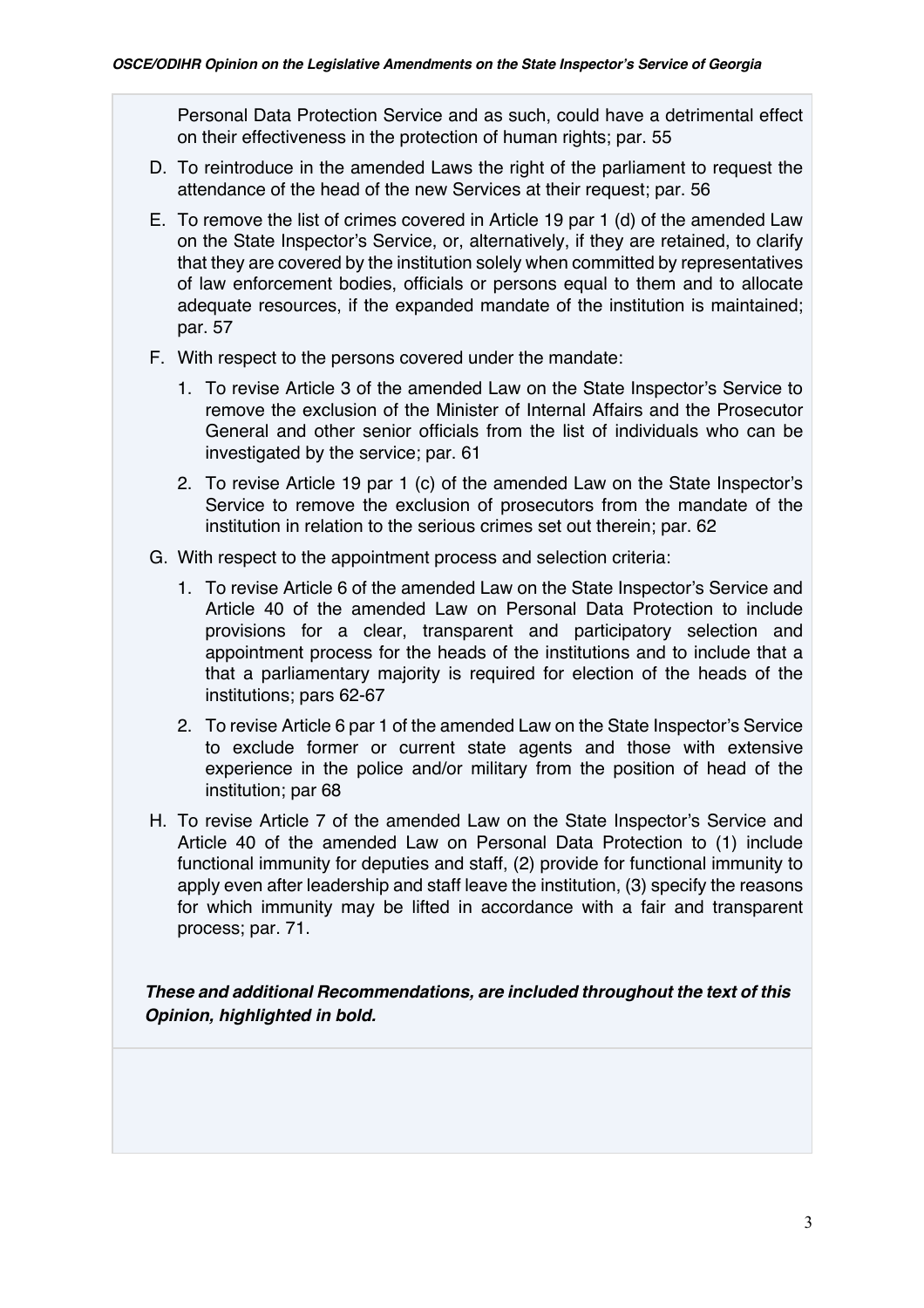*As part of its mandate to assist OSCE participating States in implementing OSCE commitments, the OSCE/ODIHR reviews, upon request, draft and existing legislation to assess their compliance with international human rights standards and OSCE commitments and provides concrete recommendations for improvement.*

## **TABLE OF CONTENTS**

| L. |                                                                                       |  |
|----|---------------------------------------------------------------------------------------|--|
|    |                                                                                       |  |
|    |                                                                                       |  |
|    |                                                                                       |  |
|    | 2. Relevant International Human Rights Standards and OSCE Human Dimension             |  |
|    |                                                                                       |  |
|    |                                                                                       |  |
|    |                                                                                       |  |
|    | 6. Independence of the Special Investigation Service and the Personal Data Protection |  |
|    |                                                                                       |  |
|    |                                                                                       |  |
|    |                                                                                       |  |
|    | 7.2.                                                                                  |  |
|    | 7.3. Exclusion of Public Prosecutors in relation to Certain Crimes  19                |  |
|    |                                                                                       |  |
|    |                                                                                       |  |
|    |                                                                                       |  |
|    | 7.7. Specific Issues pertaining to the Personal Data Protection Service 23            |  |

**ANNEX:** Law of Georgia on Amending the Law on the State Inspector's Service and the Law of Georgia on Amending the Law on Personal Data Protection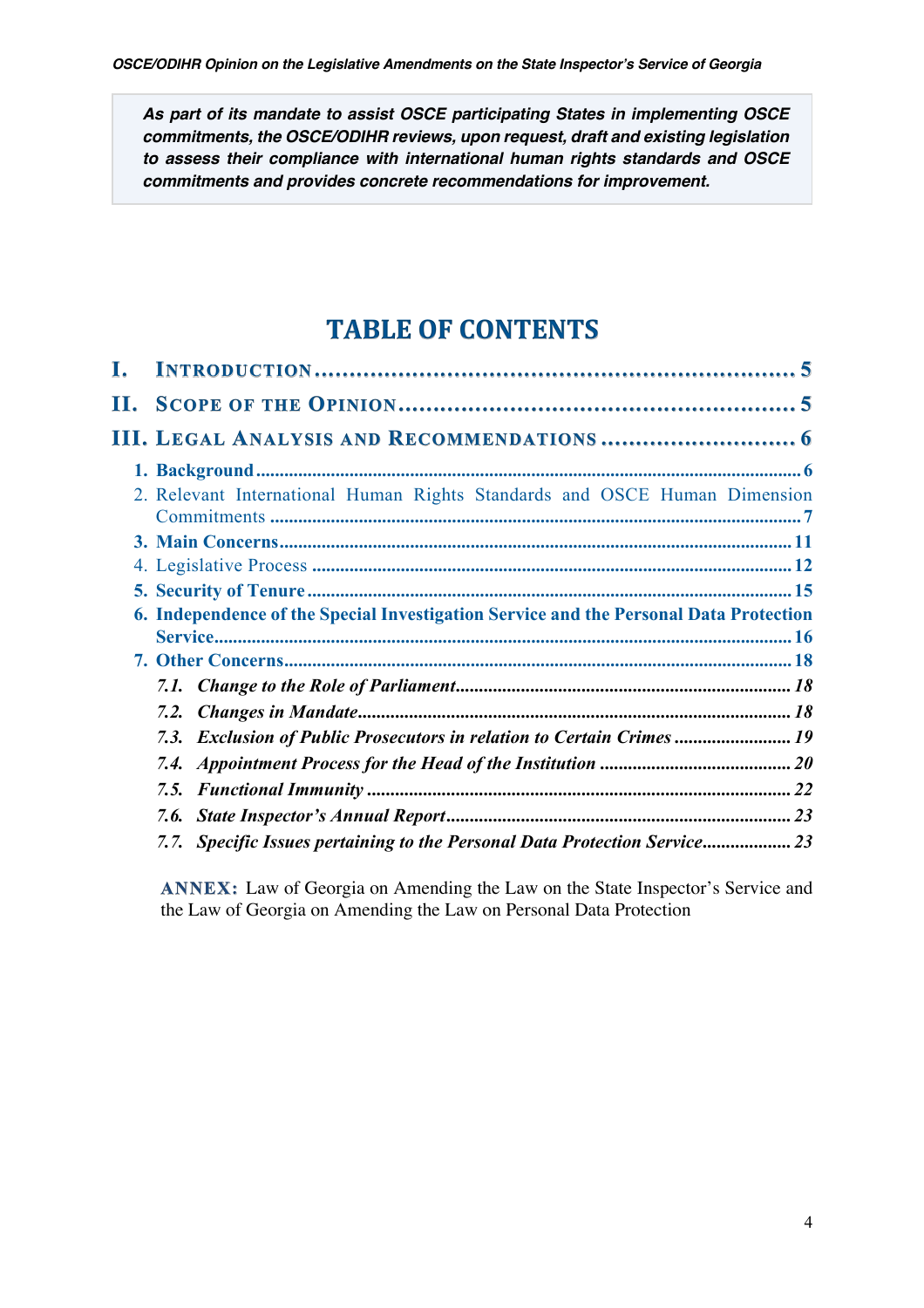## **I. INTRODUCTION**

- 1. On 2 February 2022, the Public Defender of Georgia sent the OSCE Office for Democratic Institutions and Human Rights (hereinafter "ODIHR") a request for a legal review of the legislative amendments of 30 December 2021 consisting of the Law of Georgia on Amending the Law on the State Inspector's Service and the Law of Georgia on Amending the Law on Personal Data Protection (hereinafter "the amended SIS Law" and "the amended Data Protection Law" respectively and jointly referred to as the "amended Laws" or "legislative amendments").
- 2. On 8 February 2022, ODIHR responded to this request, confirming the Office's readiness to prepare an Urgent Opinion on the compliance of these amended Laws with international human rights standards and OSCE human dimension commitments.
- 3. Given the short timeline to prepare this legal review, the present Urgent Opinion on the amended Laws does not provide a detailed analysis of all the provisions of the legislative amendments, but primarily focuses on the most concerning issues relating to the legislative process, the impact of the adoption of the amended Laws on an independent institution, and specific provisions in the amended Laws relating to the role of the new Special Investigation Service in investigating allegations of serious human rights abuses by law enforcement officials.
- 4. ODIHR conducted this assessment within its mandate to assist the OSCE participating States in the implementation of their OSCE commitments.<sup>1</sup>

## **II. SCOPE OF THE OPINION**

- 5. The scope of this Opinion primarily covers the amended SIS Law submitted for review and the process surrounding its adoption. As relevant, though to a lesser extent, the Opinion will refer to the amended Law on Personal Data Protection. Thus limited, the Opinion does not constitute a full and comprehensive review of the entire legal and institutional framework relating to the SIS in Georgia.
- 6. The Opinion raises key issues and provides indications of areas of concern. In the interest of conciseness, it focuses more on the legislative processes and provisions in the amended Laws that require improvements or amendments than on the positive aspects of the amended Laws. The ensuing legal analysis is based on international and regional human rights and rule of law standards, norms and recommendations as well as relevant OSCE human dimension commitments.
- 7. Moreover, in accordance with the Convention on the Elimination of All Forms of Discrimination against Women<sup>2</sup> ("CEDAW") and the 2004 OSCE Action Plan for the Promotion of Gender Equality<sup>3</sup> and commitments to mainstream gender into OSCE

<sup>1</sup> See especially OSCE Decision No. 7/08 Further Strengthening the Rule of Law in the OSCE Area (2008), point 4, where the Ministerial Council "[e]ncourages participating States, with the assistance, where appropriate, of relevant OSCE executive structures in accordance with their mandates and within existing resources, to continue and to enhance their efforts to share information and best practices and to strengthen the rule of law [on the issue of] independence of the judiciary, effective administration of justice, right to a fair trial, access to court, accountability of state institutions and officials, respect for the rule of law in public administration, the right to legal assistance and respect for the human rights of persons in detention […]".

<sup>2</sup> UN Convention on the Elimination of All Forms of Discrimination against Women (hereinafter "CEDAW"), adopted by General Assembly resolution 34/180 on 18 December 1979. Ukraine deposited its instrument of ratification of this Convention on 12 March 1981.

<sup>3</sup> See OSCE Action Plan for the Promotion of Gender Equality, adopted by Decision No. 14/04, MC.DEC/14/04 (2004), par 32.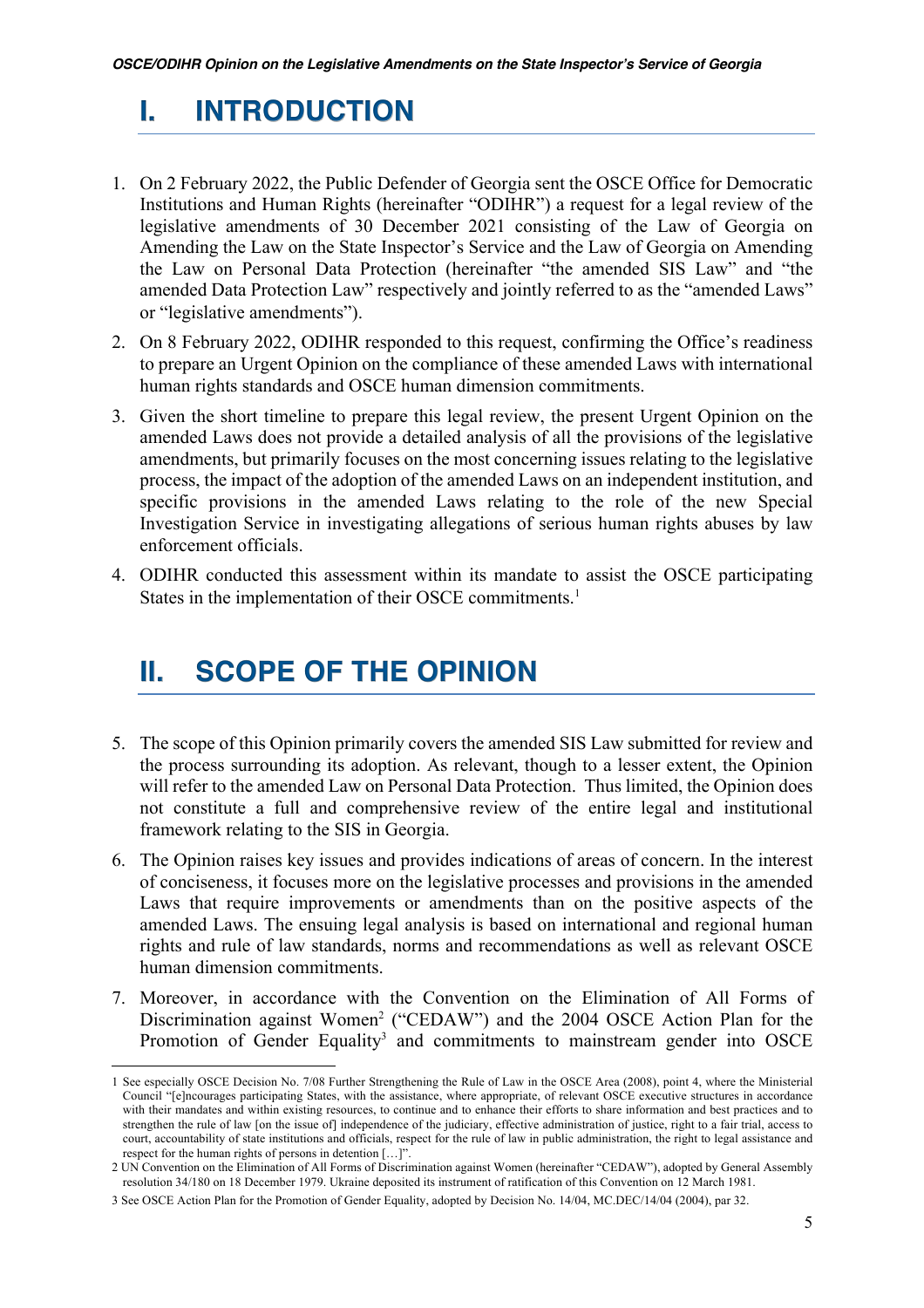activities, programmes and projects, the Opinion integrates, as appropriate, a gender and diversity perspective.

- 8. This Opinion is based on unofficial English translations of the amended Laws provided by the Public Defender's Office of Georgia, which are attached to this document as an Annex. Errors from translation may result. Should the Opinion be translated in another language, the English version shall prevail.
- 9. In view of the above, ODIHR would like to emphasise that this Opinion does not prevent ODIHR from formulating additional written or oral recommendations or comments on respective subject matters in Georgia in the future.

## **III. LEGAL ANALYSIS AND RECOMMENDATIONS**

## **1. BACKGROUND**

- 10. The SIS was established in July 2018, with the Inspector elected by the parliament of Georgia in 2019 for a fixed term of 6 years. The Service has been operational since 1 November 2019. The Service was the legal successor of the Personal Data Protection Inspector's Office.
- 11. The SIS was, until the introduction of the amended Laws, mandated to monitor the lawfulness of personal data processing, to monitor covert investigative actions and activities under relevant legislation, and to carry out impartial and effective investigation of certain alleged crimes committed by representatives of law-enforcement authorities, by an official or a person equal to an official (see Articles 2 and 19 of the Law on the State Inspector's Service prior to the recent amendments). In this regard, it is noted that Article 25 of the Constitution of Georgia prohibits unjustified dismissal of public servants. Article 9 of the Constitution requires an effective investigation into allegations of ill-treatment, and Article 15 provides constitutional guarantees for privacy.4
- 12. Prior to its establishment, international organizations, including the UN Office of the High Commissioner for Human Rights and the Council of Europe Committee for the Prevention of Torture, had recommended to Georgia the establishment of an independent investigative body for serious allegations of torture and ill treatment by law enforcement officials.<sup>5</sup> The establishment of the SIS also followed a number of decisions by the European Court of Human Rights on the ineffectiveness of investigations by Georgia into allegations of illtreatment by law enforcement officials.<sup>6</sup> As recently as early 2021, when Georgia was reviewed as part of the UN Universal Periodic Review Process, it committed itself to strengthening the SIS, including strengthening its independence, resources and functioning.<sup>7</sup>
- 13. The parliament of Georgia began consideration of the legislative amendments on 27 December 2021, holding three readings and passing the amended Laws on 30 December 2021. The amended Laws were signed by the President of Georgia on 13 January 2022.<sup>8</sup>

<sup>4</sup> https://matsne.gov.ge/en/document/view/30346?publication=36

<sup>5</sup> Georgia: Visit 2018, CPT/Inf (2019) 16, Section: 6/42, 23 March /2019 Combating impunity (independent investigation mechanism), para 13

<sup>6</sup> For example, Vazagashvili and Shanava v. Georgia (2019), Aghdgomelashvili and Japaridze v. Georgia (2020),

<sup>7</sup> Report of the Working Group on the Universal Periodic Review of Georgia, UN Doc. A/HRC/47/15 Recommendations 148.103-148.106, accepted in A/HRC/47/15/Add.1, p. 6

<sup>8</sup> See for example: https://stateinspector.ge/en/article/statement-of-the-state-inspectors-service/142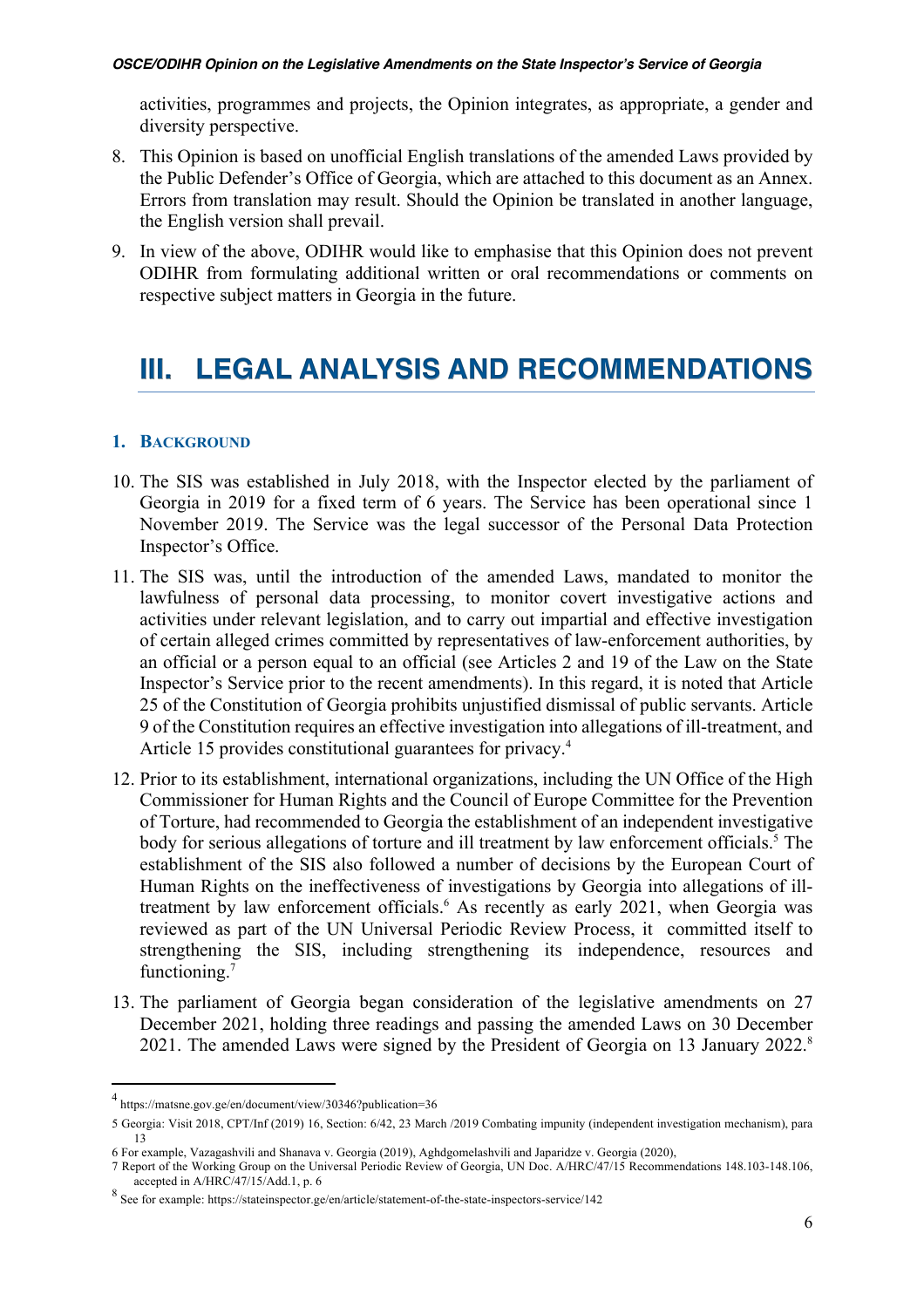The principal effect of the amended SIS Law is the abolition of the SIS and the position of State Inspector as of 1 March 2022, and its replacement with two separate institutions: a Special Investigation Service and a Personal Data Protection Service.

14. The process for discussion and adoption of the amended Laws resulted in widespread criticism from local and international partners<sup>9</sup>, including the Council of Europe Commissioner for Human Rights, $10$  the EU Delegation in Tbilisi, $11$  the UN Office of the High Commissioner for Human Rights,<sup>12</sup> the U.S. Embassy in Tbilisi<sup>13</sup> as well as a number of embassies,<sup>14</sup> and NGOs.<sup>15</sup> The criticism centred on two main areas: firstly, a lack of openness, transparency, inclusiveness and debate in the expedited process, and, second, the effect the abolition of the SIS would have on the democratic development and protection of human rights in Georgia. Further, the Public Defender of Georgia<sup>16</sup> and the State Inspector have lodged a case against the amended Laws before the Constitutional Court.

## 2. RELEVANT INTERNATIONAL HUMAN RIGHTS STANDARDS AND OSCE HUMAN DIMENSION COMMITMENTS

- 15. Various mechanisms and bodies can be established to ensure accountability and to promote human rights in domestic legal systems. Independent (oversight, regulatory or investigative) bodies can provide an effective, additional check alongside the traditional three powers.<sup>17</sup> It is generally recognized that for an oversight system to be effective, there should be at least six interdependent pillars of oversight and control across the criminal justice system: internal oversight, executive control (policy control, financial control and horizontal oversight by government agencies), parliamentary oversight (members of parliament, parliamentary commissions of enquiry), judicial review, and independent bodies such as national human rights institutions and civil society oversight.<sup>18</sup> Such mechanisms should be able to effectively investigate allegations of wrongdoing, and as appropriate, recommend disciplinary sanctions or refer cases for criminal prosecution.<sup>19</sup> An external oversight mechanism would also improve public trust in police services. Internal and external oversight mechanisms should generally complement one another.<sup>20</sup>
- 16. Therefore, the revision of the Law on the State Inspector's Service of Georgia should be undertaken with due regard for international standards and OSCE commitments with a view to upholding human rights. In that respect, the SIS' mandate and functioning must be held to the same standards of good governance as any other public sector mechanism, to ensure that the institution is able to fulfil its mandate in an independent, accountable and effective way, within a framework of democratic civilian control, rule of law and respect for human rights.
- 17. The protection of human rights and freedoms is a cornerstone of democratic law-making. One of the most important rights in this context is the right to participate in the conduct of

<sup>9</sup> See https://georgia.un.org/en/168152-united-nations-concerned-over-decision-georgian-authorities-abolish-state-inspectors-service

<sup>10</sup> Council of Europe Commissioner for Human Rights, The Georgian Parliament should reject draft legislation undermining the independent functioning of the State Inspector's Service

<sup>11</sup> EU Delegation responds to expedited procedures in the Georgian Parliament relating to the State Inspector's Service and the Judiciary

<sup>12</sup> Agenda.ge UN Human Rights office concerned by possible abolishment of State Inspector's Service in Georgia

<sup>13</sup> U.S. Embassy Statement on the Ruling Party's Rushed, End-of-Year Legislation

<sup>14</sup> https://civil.ge/archives/464891

<sup>15</sup> Agenda.ge NGOs condemn possible replacement of State Inspector's Service by two other agencies

<sup>16</sup>https://ombudsman.ge/eng/akhali-ambebi/sakhalkho-damtsvelma-sakonstitutsio-sasamartlos-mimarta-sakhelmtsifo-inspektorissamsakhurtan-dakavshirebit

<sup>17</sup> International IDEA, Independent Regulatory and Oversight (Fourth-Branch) Institutions, p. 10.

<sup>18</sup> See OSCE Guidebook on Democratic Policing 2008, par 84

<sup>19</sup> See UNODC Handbook on police accountability, oversight and integrity (2011), p iv

<sup>20</sup> See OSCE Guidebook on Democratic Policing 2008, par 87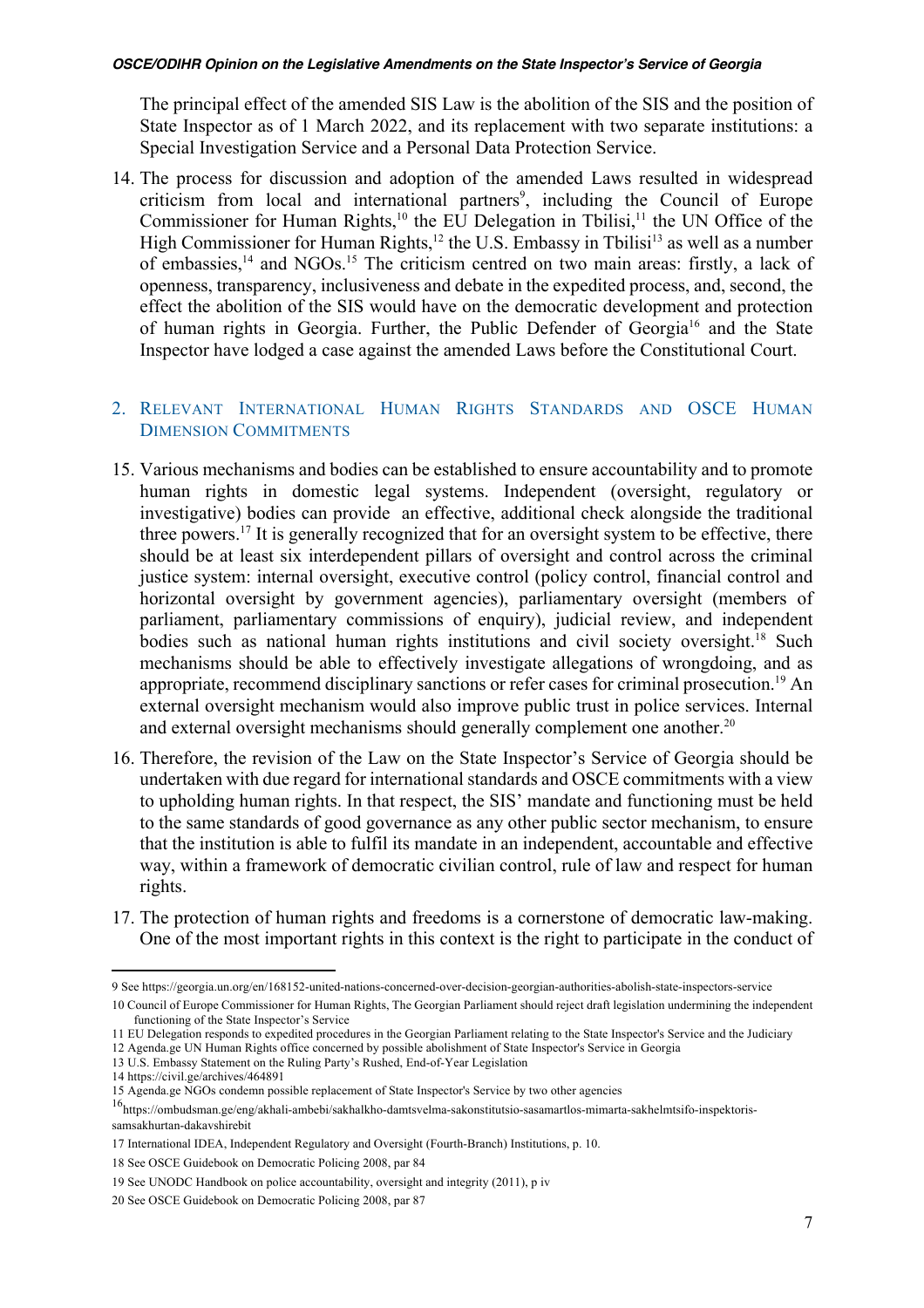public affairs, as set out in Article 25 of the International Covenant on Civil and Political Rights (ICCPR).<sup>21</sup> Under paragraph 1 of this provision, all citizens have the right and the opportunity, without discrimination and without unreasonable restrictions, to participate in the conduct of public affairs directly, or via their chosen representatives.

- 18. At the OSCE level, OSCE participating States have underlined the importance of involving the public in law-making processes by committing to open and democratic law-making procedures, involving public procedures.22 They have further committed to formulate and adopt legislation as the "result of an open process reflecting the will of the people either directly or through their elected representatives".<sup>23</sup> Numerous other commitments on inclusiveness, in particular with respect to women,<sup>24</sup> national minorities,<sup>25</sup> and persons with disabilities, $26$  give additional meaning to the "open" and "public" nature that the legislative process should have, "reflecting the will of the people".
- 19. In addition to the above standards, obligations and commitments, a number of international documents have been published to reflect and provide guidance on standards and good practices of public participation and on other aspects of the policy and law-making process.
- 20. In its 2016 Rule of Law Checklist, the Council of Europe's Commission for Democracy through Law (hereinafter "Venice Commission") stressed the principle of legality, and the ensuing need to recognize the supremacy of the law.<sup>27</sup> The Checklist clarifies that this means ensuring the conformity of legislation with a country's constitution, and the conformity of actions of the executive with the constitution and other laws.<sup>28</sup> With respect to the law-making process, the Checklist notes that such processes need to be "transparent, accountable, inclusive and democratic".29

<sup>21</sup> International Covenant on Civil and Political Rights, adopted by the UN General Assembly by resolution 2200A (XXI) of 16 December 1966.

<sup>22</sup> Paragraph 5.8, Document of the Copenhagen Meeting of the Conference on the Human Dimension of the CSCE, Copenhagen, 29 June 1990 (Copenhagen Document).

<sup>23</sup> Paragraph 18.1, Document of the Moscow Meeting of the Conference on the Human Dimension of the CSCE, Moscow, 3 October 1991 (Moscow Document).

<sup>24</sup> See, e.g., the Concluding Document of Madrid, Second Follow-up Meeting, Madrid, 6 September 1983, Questions Relating to Security in Europe, Principles, where participating States stressed the importance of ensuring equal rights for men and women and agreed to take all actions necessary to promote equally effective participation of men and women in, among others, political life. See also par 40.8 of the Moscow Document, where participating States committed to encourage and promote equal opportunity for full participation by women in all aspects of political and public life, including in decision-making processes, and par 5 of OSCE Ministerial Council Decision No. 7/09 on Women's Participation in Political and Public Life, Athens, 2 December 2009, where participating States were called upon to "develop and introduce where necessary open and participatory processes that enhance participation of women and men in all phases of developing legislation, programmes and policies".

<sup>25</sup> See par 35 of the Copenhagen Document, where participating States committed to respect the rights of persons belonging to national minorities to effective participation in public affairs, and Section III of the Geneva Report of the CSCE Meeting of Experts on National Minorities, Geneva, 19 July 1991, specifying that when issues relating to the situation of national minorities are discussed within their countries, they themselves shall have the effective opportunity to be involved, in accordance with the decision-making procedures of each State. See also the OSCE High Commissioner on National Minorities: Ljubljana Guidelines on the Integration of Diverse Societies, November 2012, in particular p. 28.

<sup>26</sup> See paragraphs 41.1 and 41.2 of the Moscow Meeting of the Conference on the Human Dimension of the CSCE, Moscow, 3 October 1991 (Moscow Document); see also Guidelines on Promoting the Political Participation of Persons with Disabilities, page 27, available at: https://www.osce.org/files/f/documents/b/6/414344.pdf.

<sup>27</sup> European Commission for Democracy through Law (Venice Commission) of the Council of Europe: Rule of Law Checklist, 18 March 2016, Benchmark A.5.

<sup>28</sup> European Commission for Democracy through Law (Venice Commission) of the Council of Europe: Rule of Law Checklist, 18 March 2016, Benchmark A.5. ii. and iv.

<sup>29</sup> European Commission for Democracy through Law (Venice Commission) of the Council of Europe: Rule of Law Checklist, 18 March 2016, Benchmark A.5. Law-making procedures. The relevant questions asked by the Checklist to determine whether lawmaking procedures are transparent, accountable, inclusive and democratic are:

i. Are there clear constitutional rules on the legislative procedure?

ii. Is Parliament supreme in deciding on the content of the law?

iii. Is proposed legislation debated publicly by parliament and adequately justified (e.g. by explanatory reports)

iv. Does the public have access to draft legislation, at least when it is submitted to Parliament? Does the public have a meaningful opportunity to provide input?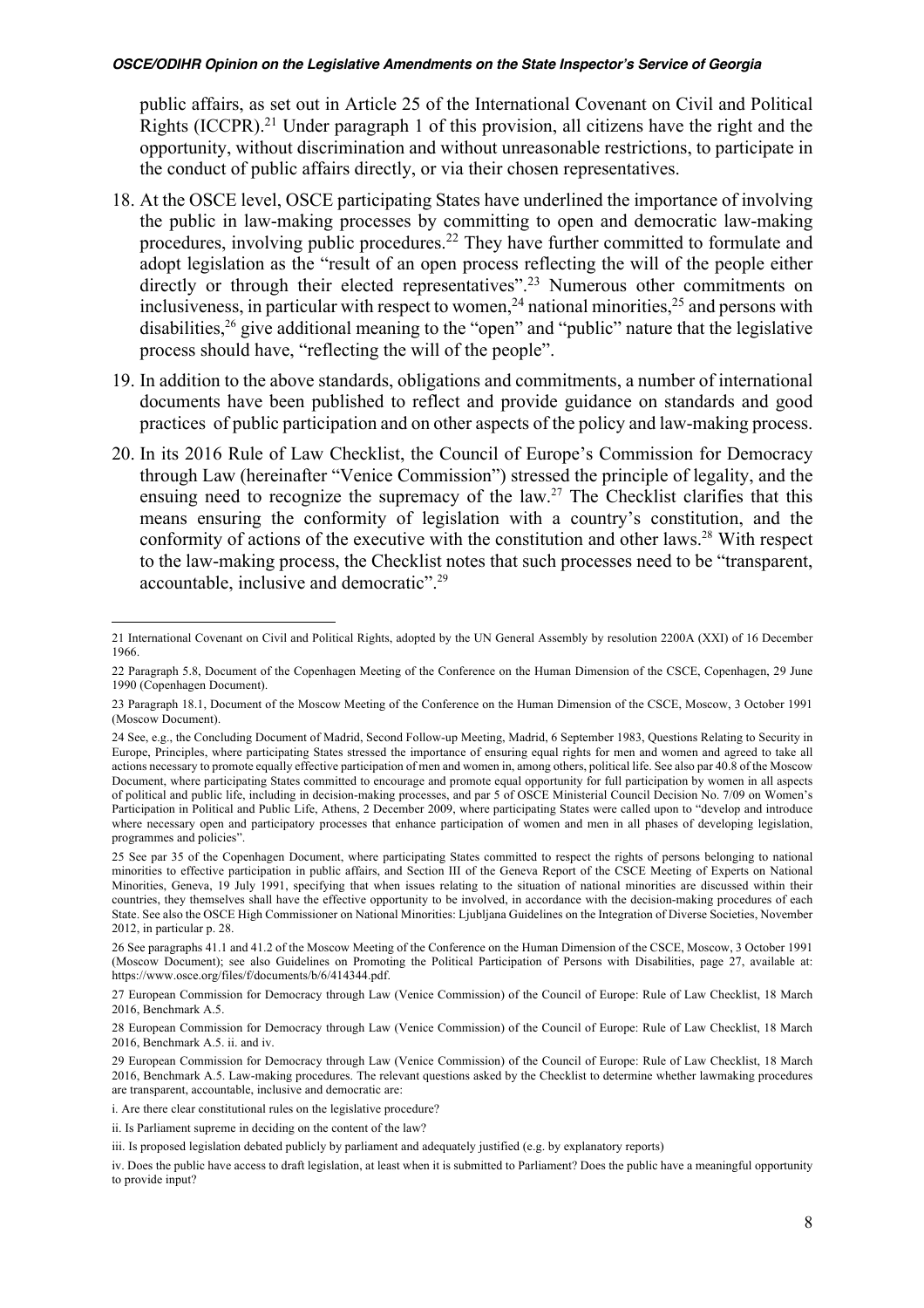- 21. In its case law, the European Court of Human Rights has not addressed legislative processes in detail but has nevertheless considered pluralism and the freedom of political debate to be defining elements of democratic societies.<sup>30</sup> Furthermore, the Court has in certain cases also assessed the legislative choices underlying a general state measure in order to determine its proportionality, emphasizing the importance of the quality of the parliamentary review of the necessity of the measure.<sup>31</sup> Similarly, when applying the proportionality test, the Court has looked into the nature and extent of parliamentary debate on relevant human rights questions.<sup>32</sup>
- 22. The OSCE/ODIHR, in addition to numerous recommendations relating to improving national law-making processes, including public consultations, made in its reports and opinions, facilitated the development of recommendations on how to involve associations in decision-making processes in 2015.33 These recommendations contain key principles of participation of associations in decision-making, and also touch on necessary state support mechanisms in terms of policy and legal frameworks, and different means of participation.
- 23. Additionally, the Organization for Economic Co-operation and Development (OECD) has been instrumental in promoting the use of key tools that enhance the quality and process of law-making, including in the field of public consultations and open and inclusive lawmaking. 34
- 24. Relevant to the amended Laws are international standards on the functioning of independent state-based institutions. The standards established by the 1993 United Nations Paris Principles for National Human Rights Institutions,<sup>35</sup> and the Venice Commission's Venice Principles for Ombudspersons<sup>36</sup> are particularly relevant here, insofar as they provide guidance on areas such as selection and appointments, security of tenure, functional immunity, and adequate and autonomous funding.<sup>37</sup>
- 25. The creation of mechanisms such as the State Inspector's Service is, inter alia, rooted in and accompanied by the positive obligations on the right to life and the prohibition of torture. The amendments to the Law on the State Inspector's Service thus have consequences for the duty to carry out effective investigations of serious human rights violations alleged to have been committed by law enforcement officials, particularly

v. Where appropriate, are impact assessments made before adopting legislation (e.g. on the human rights and budgetary impact of laws)?

vi. Does the Parliament participate in the process of drafting, approving, incorporating and implementing international treaties?

<sup>30</sup> See ECtHR, Handyside v the United Kingdom, application no. 5493/72, judgment of 7 December 1976, par 49 and Lingens v Austria, application no. 9815/82, judgment of 8 July 1986, par 42.

<sup>31</sup> See ECtHR, Animal Defenders International v. the United Kingdom, application no. 48876/08, judgment of 22 April 2013, par 108.

<sup>32</sup> See ECtHR, Hirst (No. 2) v. the United Kingdom, application no. 74025/01, judgment of 6 October 2005, par 79.

<sup>33</sup> Recommendations on Enhancing the Participation of Associations in Public Decision-Making Processes, developed by civil society experts during a Civil Society Forum organized and facilitated by OSCE/ODIHR on 15-16 April 2015. A final and consolidated version of the recommendations was then finalized on 22 September 2015 on the occasion of OSCE/ODIHR's annual Human Dimension Implementation Meeting.

<sup>34</sup> Organization for Economic Development and Co-operation (OECD): Citizens as Partners - Handbook on Information, Consultation and Public Participation (2001). This Handbook was meant as a practitioner's guide for government officials, seeking to offer to them a sort of practical "road map" on how to establish frameworks for informing, consulting and engaging citizens during policymaking. The 2011 Declaration of the Open Government Partnership, a platform for government representatives and civil society aiming to enhance the transparency and inclusiveness of governance, also mentions support to citizens' participation as one of its main goals. See also, on a more general note, Recommendation of the Council on Regulatory Policy and Governance, 2012, Annex, 4.1.

<sup>35</sup> The Paris Principles adopted by UN General Assembly Resolution 48/134 of 20 December 1993.

<sup>36</sup> Venice Commission, Principles on the Protection and Promotion of the Ombudsman Institution ("the Venice Principles"), 3 May 2019. 37 See also the revised UN Manual on the Effective Prevention of Extra-legal, Arbitrary and Summary Executions of 2016 (also known as the Minnesota Protocol), where it addresses 'investigative mechanisms' and suggests in footnote 83 that "In designing such mechanisms, States should have regard to the principles relating to commissions of inquiry contained in the Set of Principles to Combat Impunity, the OHCHR's Commissions of Inquiry and Fact-Finding Missions Guidance and Practice and the Siracusa Guidelines for International, Regional and National Fact-Finding Bodies." https://www.ohchr.org/Documents/Publications/MinnesotaProtocol.pdf See further regarding the importance of independence of investigative bodies the Factsheet Ed. 1 of Penal Reform International and Association for the Prevention of Torture, "Incident management and independent investigation", p. 8 available here: https://cdn.penalreform.org/wpcontent/uploads/2018/06/PRI\_DMT\_Incidents\_Factsheet\_WEB.pdf.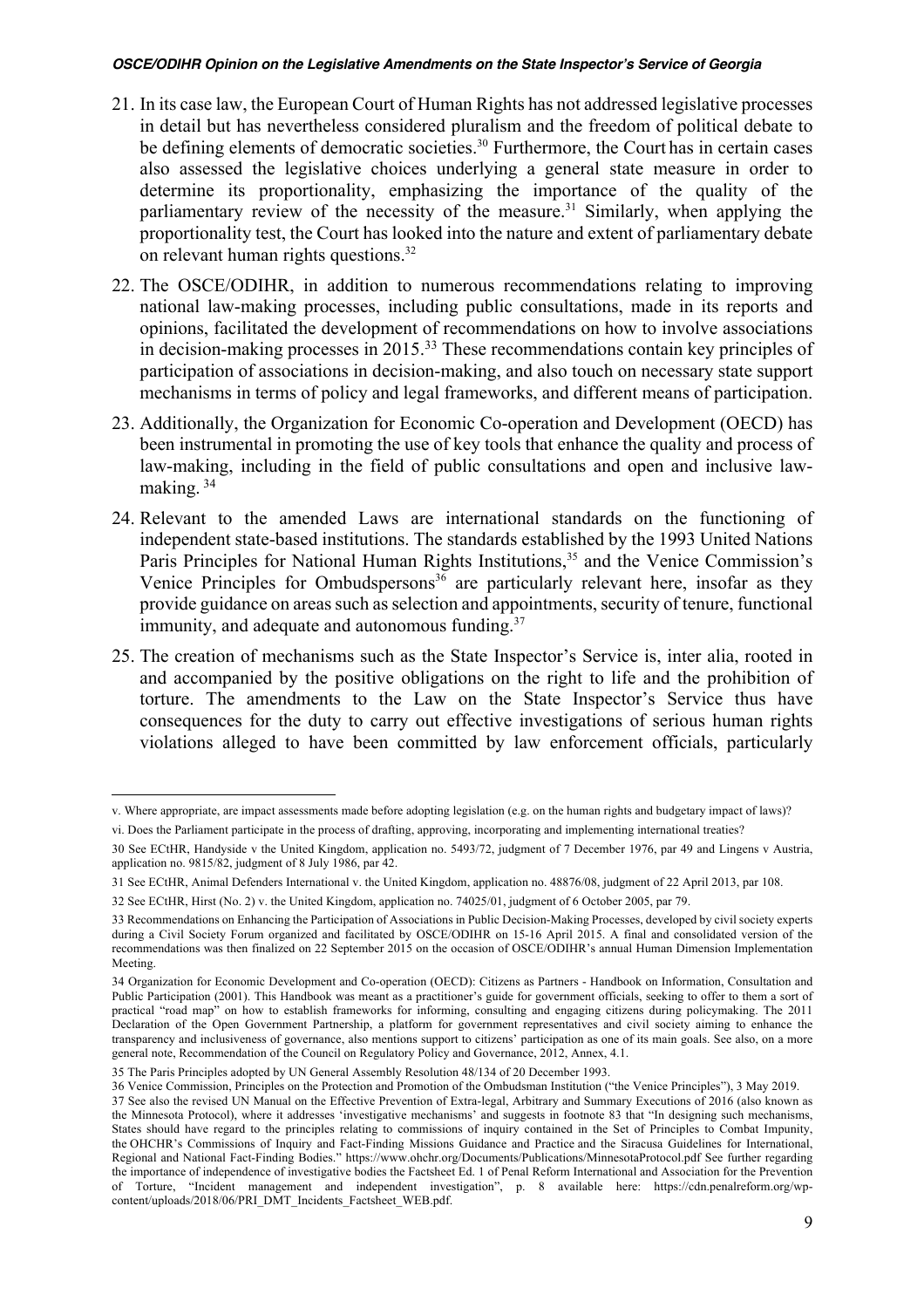violations of the right to life and the prohibition of torture and ill-treatment<sup>38</sup>. These are set out below.

- 26. The prohibition of torture and ill-treatment is a fundamental part of international human rights law, and includes the duty of states to investigate allegations that have occurred. The prompt and effective investigation of allegations of breaches of human rights by law enforcement officials is an essential element of a democratic state,<sup>39</sup> and is critical to upholding human rights and combatting impunity.<sup>40</sup> The independence of such investigations is crucial to their effectiveness and to public confidence in their outcome.
- 27. At the international level, the duty to investigate human rights violations is set out in a range of international instruments, including the International Covenant on Civil Rights and Political Rights ("ICCPR"), pursuant to which states must investigate all killings perpetrated by state agents (Article 6, right to life). <sup>41</sup> The UN Convention against Torture ("CAT") (Articles 12, 13 & 14) requires a prompt and impartial investigation into allegations of torture or other ill treatment in any territory under the state's jurisdiction.<sup>42</sup> The European Court of Human Rights similarly has held that a right to adequate investigations of police killings is incorporated in Article 2 (the right to life) of the European Convention on Human Rights ("ECHR"), and that Article 3 ECHR (prohibition against torture) encompasses a duty on states to investigate allegations of torture,  $43$  and serious injury or serious ill-treatment by state actors.<sup>44</sup>
- 28. OSCE participating States have committed themselves to "prohibit torture and other cruel, inhuman or degrading treatment or punishment, to take effective legislative, administrative, judicial and other measures to prevent and punish such practices" (1990 Copenhagen Document), to "inquire into all alleged cases of torture and to prosecute offenders" (1994 Budapest Document) as well as to "ensure that law enforcement acts are subject to judicial control, that law enforcement personnel are held accountable" (1991 Moscow Document). These commitments have been recently reiterated in the 2020 OSCE Ministerial Council Decision on the prevention and eradication of torture and ill-treatment which called on the participating States to "Ensure that all allegations of torture or other cruel, inhuman or degrading treatment or punishment, as well as wherever there are reasonable grounds to believe that such an act has been committed, are investigated promptly, effectively, thoroughly, and impartially by competent and independent national authorities and ensure that complainants and witnesses are protected against ill-treatment and intimidation as a consequence of their complaint or evidence given."45
- 29. The form which such investigations should take has also been set out in international standards. Under the ICCPR, investigations into allegations of violations of the right to life "must always be independent, impartial, prompt, thorough, effective, credible and transparent."46 The European Court of Human Rights has found that there is a duty to investigate allegations of torture, which requires states to ensure an efficient, effective and

<sup>&</sup>lt;sup>38</sup> The terms "torture" or "torture and ill-treatment" as used in this Opinion can be taken to include torture and other cruel, inhuman or degrading treatment or punishment as defined by the relevant international instruments and jurisprudence.

<sup>39</sup> UNODC Handbook on police accountability, oversight and integrity

<sup>40</sup> European Committee for the Prevention of Torture and Inhuman or Degrading Treatment or Punishment (CPT)

Combating impunity par 32

<sup>41</sup> Human Rights Committee General comment No. 36 (2018) on article 6 of the International Covenant on Civil and Political Rights, on the right to life (2018) par 27

<sup>42</sup> See also, General Assembly resolution 55/89 of 4 December 2000, Principles on the Effective Investigation and Documentation of Torture and Other Cruel, Inhuman or Degrading Treatment or Punishment

<sup>43</sup> European Court of Human Rights, Aksoy v. Turkey, no. 21987/93, 1996, par 98.

<sup>44</sup> European Court of Human Rights, McCann v. United Kingdom and Others, no. 18984, 1995.

<sup>45</sup> OSCE Ministerial Decision No. 7/20 Prevention and Eradication of Torture and Other Cruel, Inhuman or Degrading Treatment or Punishment par 14

<sup>46</sup> Human Rights Committee General comment No. 36 (2018) on article 6 of the International Covenant on Civil and Political Rights, on the right to life (2018) par 28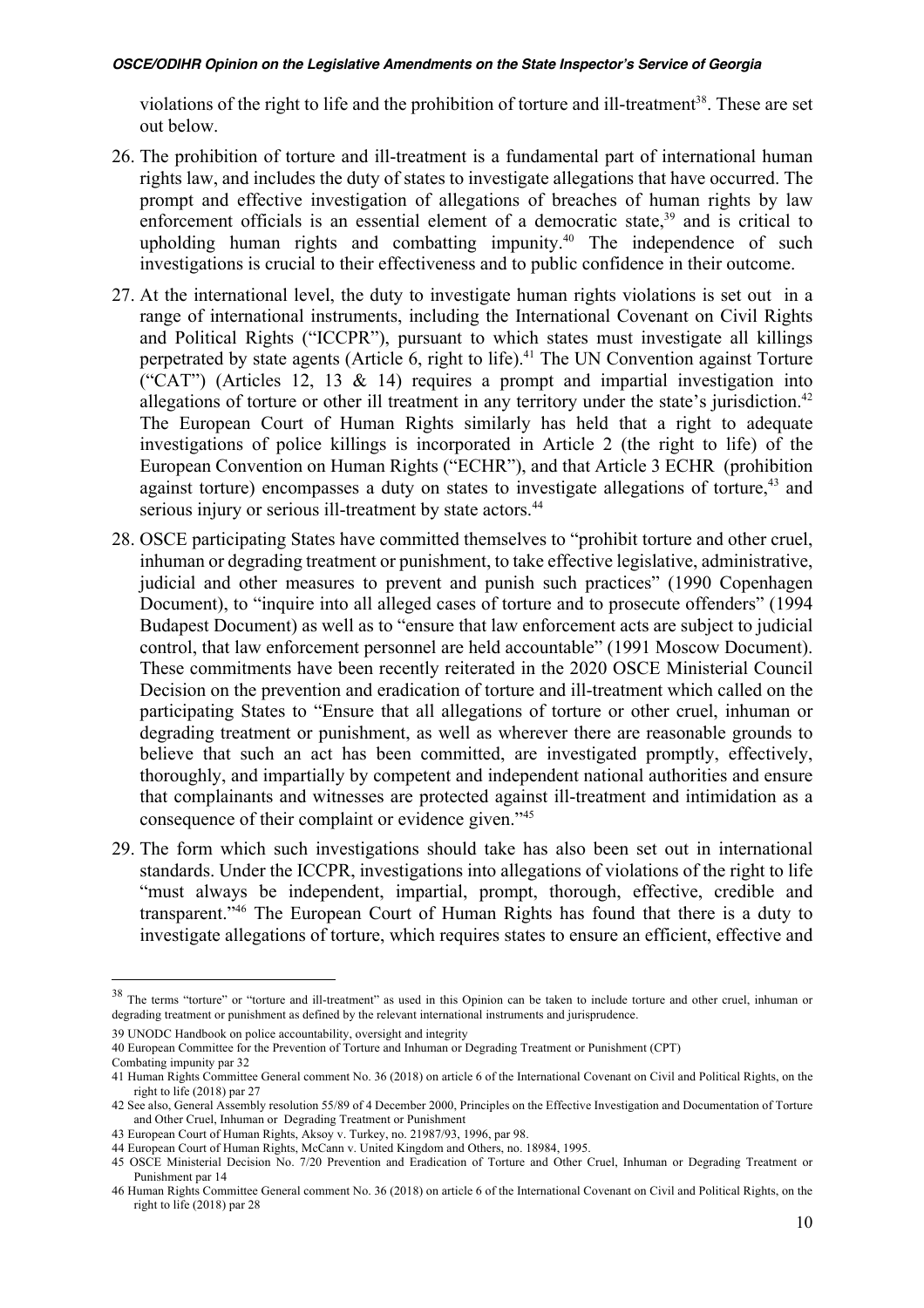impartial investigation,<sup>47</sup> that is sufficiently thorough<sup>48</sup> and prompt.<sup>49</sup> The Court has held that "for an investigation to be effective, the institutions and persons responsible for carrying it out must be independent from those targeted by it. This means not only a lack of any hierarchical or institutional connection but also practical independence."50 The Council of Europe Commissioner for Human Rights has recommended that a complaint system be independent, adequate, prompt, subject to public scrutiny (open and transparent), and that it should ensure the victim's/complainant's involvement in the process.<sup>51</sup> Similarly, the UN Principles on the Effective Investigation and Documentation of Torture and Other Cruel, Inhuman or Degrading Treatment or Punishment require that complaints and reports of torture or ill-treatment should be promptly and effectively investigated.52

- 30. Investigations into allegations of serious human rights violations by law enforcement officials should be undertaken by specialised bodies, which are an important component of overall national accountability structures, including in the context of the wider domestic mechanisms for combatting impunity such as ombudspersons and National Human Rights Institutions, National Preventive Mechanisms, human rights NGOs, victims' groups and other civil society actors.
- 31. With respect to data protection, it is noted that Article 17 ICCPR also protects against "unlawful or arbitrary interference" with the right to privacy. Article 8 par 2 of the ECHR likewise states that interferences with the right to private life are only permissible if they are based on law, follow a legitimate aim, and are necessary in a democratic society to meet this aim. Oversight bodies in the area of data protection, should, similar to other independent institutions, be guided by the principle of independence, which is strengthened by "transparent and objective procedures for the nomination of the members of oversight bodies,… no governmental interference with the activities and decisions of the institution performing the oversight,… effective powers, and… adequate resources and budgetary independence".<sup>53</sup> The European Union's rules<sup>54</sup> on data protection are also relevant here, with the 2016 General Data Protection Regulation requiring in Article 52 that Data Protection Authorities "act with complete independence" and members of such authorities "remain free from external influence, whether direct or indirect, and shall neither seek nor take instructions from anybody".

### **3. MAIN CONCERNS**

32. The amended Laws raise three main concerns. The first one pertains to the expedited way in which they were discussed and adopted, as the process lacked openness and transparency and failed to allow for a thorough and inclusive legislative process.<sup>7</sup> As a consequence, the amendments might be perceived as politically biased, and intended to undermine the independence and effective functioning of the institution. Second, the early termination of the State Inspector's position is outside of due process requirements and may create an unwelcome precedent in relation to the security of tenure of heads of other independent bodies in Georgia. . Third, the manner in which the amendments have been undertaken has

<sup>47</sup> European Court of Human Rights, El-Masri v. the former Yugoslav Republic of Macedonia [GC], no. 39630/09, § 182, ECHR 2012 48 European Court of Human Rights, Mocanu and Others v. Romania [GC], nos. 10865/09 and 2 others, § 325, ECHR 2014 (extracts)

<sup>49</sup> European Court of Human Rights, Bouyid v. Belgium [GC], no. 23380/09, § 120, ECHR 2015

<sup>50</sup> European Court of Human Rights, Bouyid v. Belgium [GC], no. 23380/09, § 120, ECHR 2015

<sup>51</sup> Opinion of the Council of Europe Commissioner for Human Rights concerning Independent and Effective Determination of Complaints against the Police, CommDH(2009)4, 12 March 2009.

<sup>52</sup> General Assembly resolution 55/89 of 4 December 2000, Principles on the Effective Investigation and Documentation of Torture and Other Cruel, Inhuman or Degrading Treatment or Punishment par 2

<sup>53</sup> https://oxford.universitypressscholarship.com/view/10.1093/oso/9780190685515.001.0001/oso-9780190685515-chapter-20, p. 390.

<sup>54</sup> Although the Republic of Georgia is not a member to the European Union, the documents referred to may serve as important and useful sources for reference.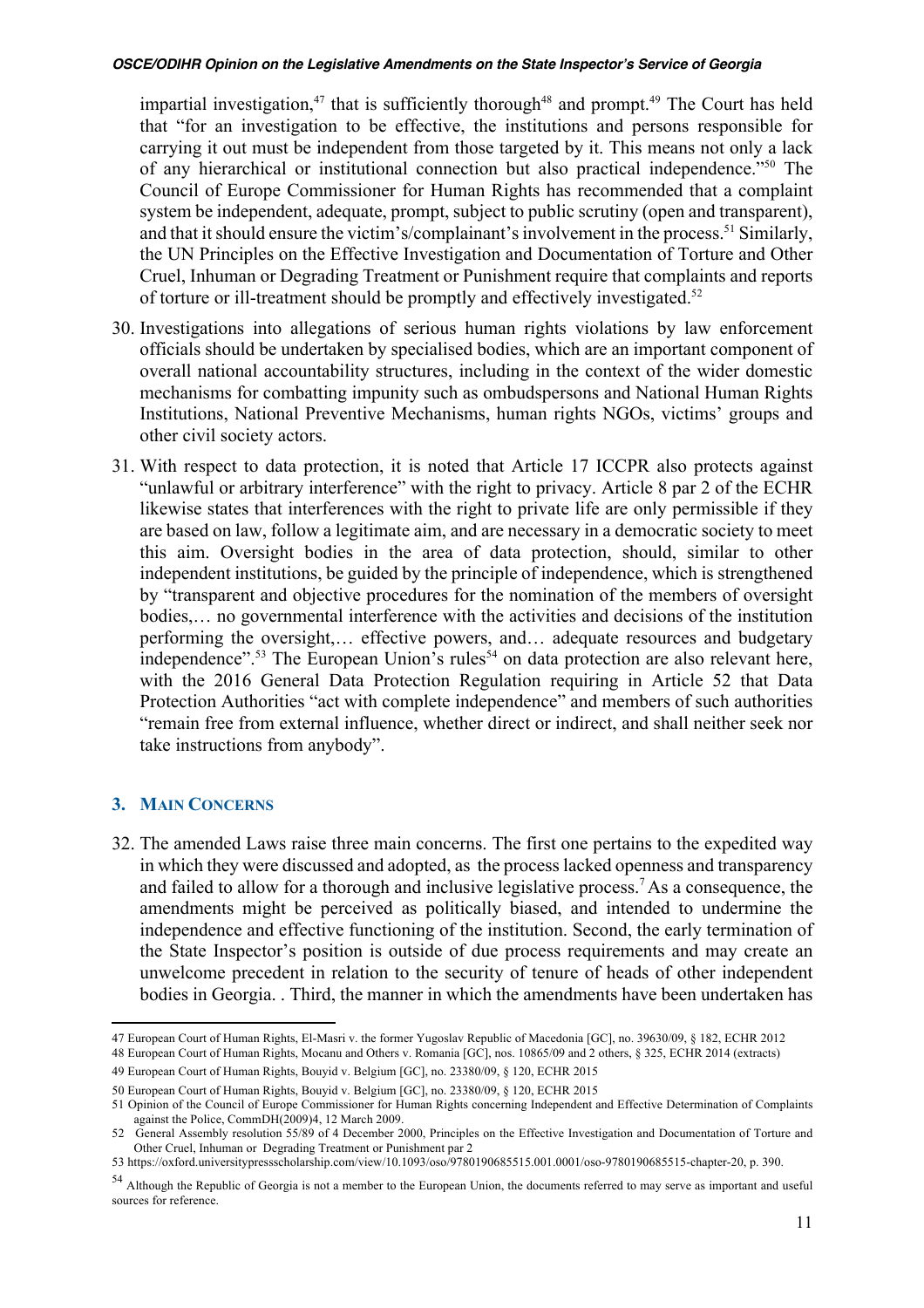broader implications for the rule of law and human rights in Georgia, as it undermines the concept of an independent institution in the state. The abolition of the State Inspector's Service is potentially detrimental to human rights protection in Georgia, in particular to the protection of the right to life and freedom from torture, and the right to privacy.

## 4. LEGISLATIVE PROCESS

- 33. The amendments were adopted under the parliament of Georgia's accelerated law-making procedure.55 Under this procedure a draft law may be considered and adopted during one week of plenary sittings rather than the several weeks, if not months, involved in the normal procedure. As noted in paragraph 13 above, the parliamentary stages of the legislative process, including committee hearings, were completed in the four days between 27 December and 30 December 2021 – three days if one excludes the parliamentary bureau's decision on 27 December that the amendments should be considered under the accelerated procedure.
- 34. The rationale for the introduction of the amendments is unclear. An accompanying Explanatory Note<sup>56</sup> to the amended Laws references a 2018 joint statement of NGOs raising concerns about a possible conflict of interest in having a single institution investigate allegations against law enforcement and data protection.<sup>57</sup> However, this statement was issued prior to the commencement of the operation of the Service. On 26 December 2021, the authors of that statement issued a further statement noting that "observations on the institution have clearly proven that no shortcomings have been identified in practice in terms of the compatibility of personal data protection and investigative functions."58
- 35. Also of relevance is that the SIS was only established in 2018 and has been operational for only little over two out of the six years of the first State Inspector's mandate. This raises doubts as to whether these legal changes can be considered to be based on a thorough assessment of the effectiveness of the SIS and an analysis of the comparative costs and benefits of all available policy solutions. Furthermore, a newly established institution such as the SIS should have the time to become fully operational and it is highly unlikely that an assessment as to it real and perceived impact can be made after such a short time as was done in the present case.
- 36. The Explanatory Note does not mention any research on or make reference to actual or proven conflicts of interest or malfunctioning of the Service. It adds that the purpose of the legislative package is to create a more effective institutional arrangement for the SIS. From the Note it can be discerned that no human rights impact assessment was carried out. On the relation of the amended SIS Law to international legal standards, the Explanatory Note simply asserts: 'The draft law does not contradict the obligations related to Georgia's membership in international organizations.'59 This leaves insufficient opportunity to assess the implications on the protection of human rights, which raises the question if the parliament has had an opportunity to acquaint itself with the potential consequences of the amended Laws.
- 37. Ultimately, to create a culture of accountability, human rights should be integrated in all stages in the policy and law-making cycle, from initial planning, to budgeting,

<sup>55</sup> Rules of Procedure of the Parliament of Georgia (2019), Article 117.

<sup>56</sup> See https://info.parliament.ge/file/1/BillReviewContent/290470?.

<sup>57</sup> https://transparency.ge/en/post/coalitions-opinion-initiative-create-state-inspectors-office

<sup>58</sup> https://socialjustice.org.ge/en/products/arasamtavrobo-organizatsiebis-gantskhadeba-sakhelmtsifo-inspektoris-samsakhuris-shesadzlogaukmebastan-dakavshirebit

<sup>59</sup> See https://info.parliament.ge/file/1/BillReviewContent/290470?.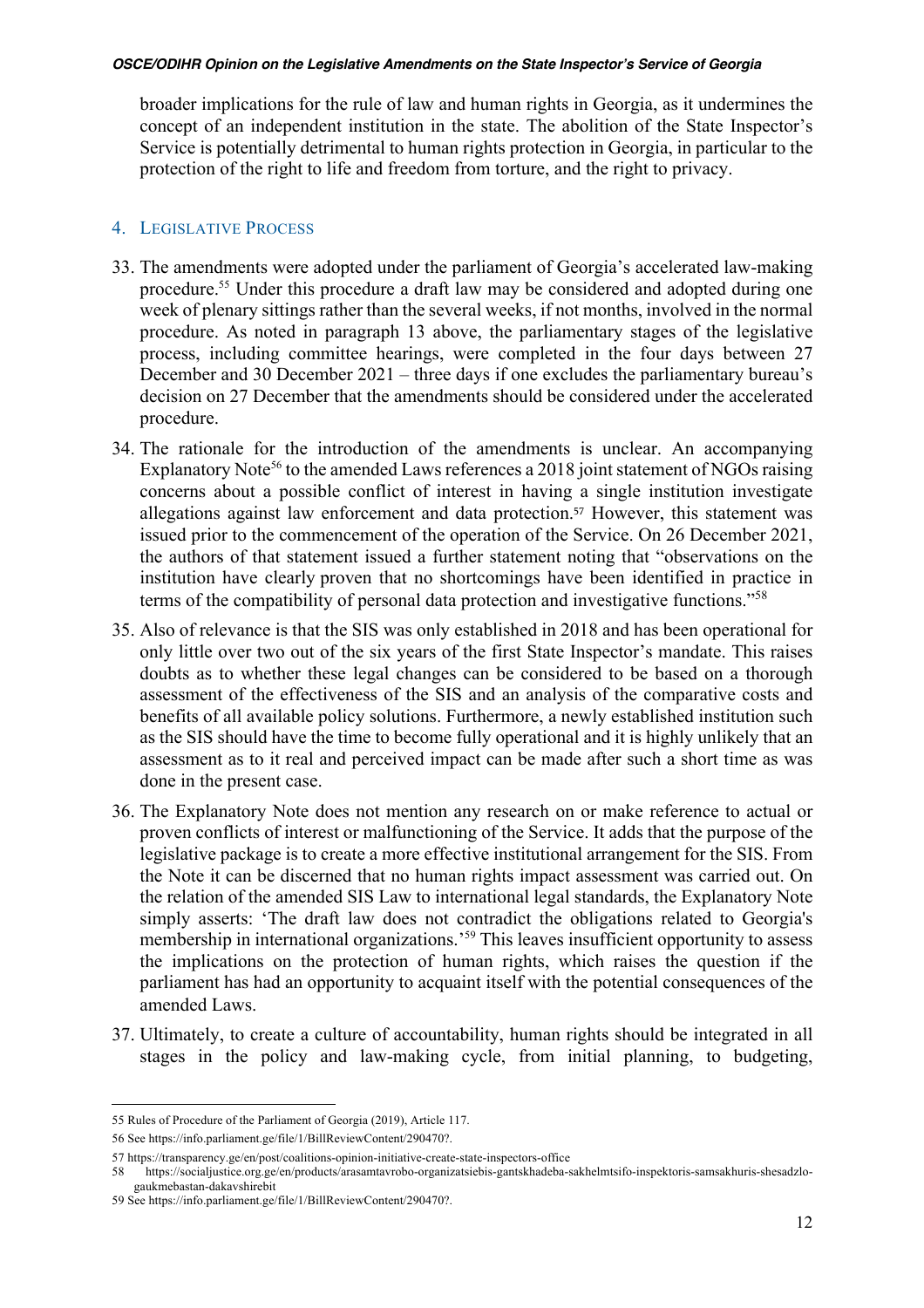implementation, monitoring and evaluation. <sup>60</sup> Given the potential impact of the amended Laws on the exercise of human rights and fundamental freedoms, an in-depth regulatory impact assessment, including on human rights compliance, is essential, which should contain a proper problem analysis, using evidence-based techniques to identify the most efficient and effective regulatory option.<sup>61</sup>

- 38. The concerns surrounding the law-making process are exacerbated by the use of an expedited law-making process. Resorting to such a process for the adoption of legislation must be strongly justified. In this instance, the Explanatory Note does not provide sufficient rationale. It states that "the next parliamentary session starts in February and due to the need for timely regulation, it is advisable not to delay the adoption of the proposed legislative changes."62 No justification is provided as to why these legislative amendments could not have been adopted after a longer, inclusive, and open legislative process in the course of which some, if not all, of the shortcomings that could be potentially identified might have been addressed.
- 39. The reorganization of independent institutions or oversight mechanisms is something which countries may need to enter into from time to time and is a legitimate subject for legislation. However, in view of the fundamental importance of these independent institutions to the rule of law and human rights, great care must be taken to ensure that any such reorganisation is compatible with well-established international standards. In practical terms, rushed legislation may contain errors and omissions. Further, resorting to an accelerated law-making process, in the absence of justified reasons, could make the legislation that is the subject of such a process vulnerable to arbitrariness or political or other motives.
- 40. In the case of the amended Laws, the parliament seems to have expedited the legislative process without having adequate grounds for it and without a link to the actual need for any reform that the State Inspector's Service might require. Without verifiable justification for the proposed reform, the manner in which the amended Laws were adopted raises questions as to the overall legitimacy of the law-making process. In addition, the adoption of a law of such importance in a short period of time, without meaningful discussions, is at odds with international standards pertaining to good law-making.
- 41. The process around the adoption of the amended Laws raises serious concerns as to the consultation undertaken by the Georgian authorities. In the process towards the introduction and adoption of the amended Laws by the parliament, there is no indication that the State Inspector was invited to provide feedback to the proposed amendments. It was reported that the State Inspector became aware of the amendments via the media.<sup>63</sup>
- 42. It appears further from the Explanatory Note to the legislative amendments that no consultation was held beforehand or throughout the process. Of relevance here is that in its response to the most recent report of the European Committee for the Prevention of Torture and Inhuman or Degrading Treatment or Punishment (hereinafter "CPT"), the State Inspector noted the process by which amendments to the Law on the SIS would take place if needed: "*As it is correctly mentioned in the CPT report, the practice will show the effectiveness of the investigative powers of the State Inspector's Service. Additionally, if the practice reveals that the mechanism does not meet the requirements for why it was established and cannot gain public trust, the State Inspector with the support of the*

<sup>60</sup> See https://www.ohchr.org/Documents/Publications/WhoWillBeAccountable\_summary\_en.pdf, p. 11.

<sup>61</sup> See e.g., ODIHR, Preliminary Assessment of the Legislative Process in the Republic of Uzbekistan (11 December 2019), Recommendations L and M; and Venice Commission, Rule of Law Checklist, CDL-AD(2016)007, Part II.A.5. 62 See for the Explanatory Note, https://info.parliament.ge/file/1/BillReviewContent/290470?, p. 5.

<sup>63</sup> https://ge.usembassy.gov/u-s-embassy-statement-on-the-ruling-partys-rushed-end-of-year-legislation/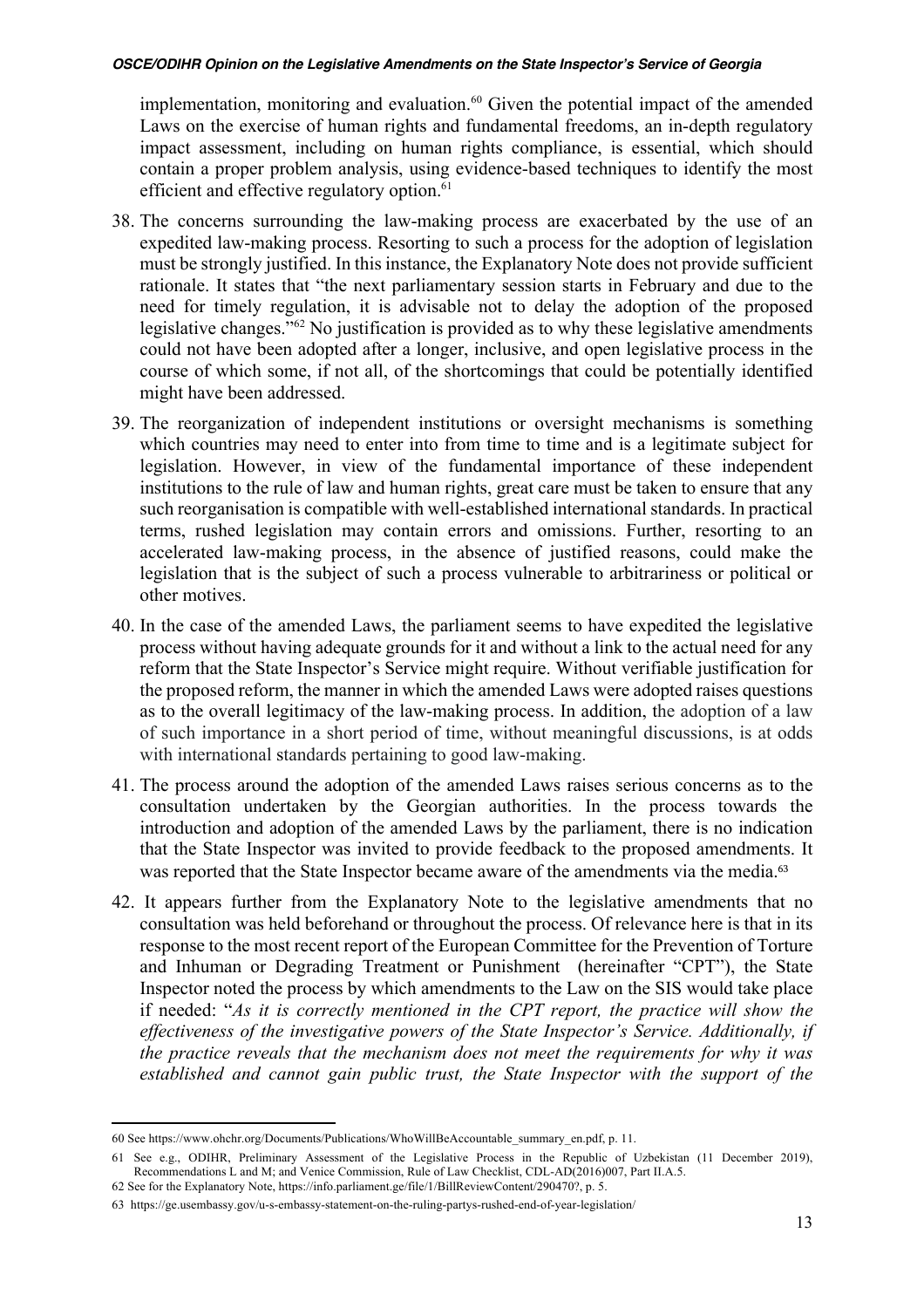*Parliament of Georgia will seek solutions and propose legislative amendments in order to ensure the effective functioning of the investigative mechanism."64*

- 43. For consultations on draft legislation to be effective, they need to be inclusive and involve the public and civil society. They should provide sufficient time to stakeholders to prepare and submit recommendations on draft legislation, while the State should set up an adequate and timely feedback mechanism whereby public authorities should acknowledge and respond to contributions, providing for clear justifications for including or not including certain comments/proposals.65 To guarantee effective participation, consultation mechanisms must allow for input at an early stage *and throughout the process*<sup>66</sup> and also when it is discussed before parliament (e.g., through the organization of public hearings). Discussions held in this manner that allow for an open and inclusive debate will increase all stakeholders' understanding of the various factors involved and enhance confidence in the adopted legislation. Ultimately, this also tends to improve the implementation of laws once adopted.
- 44. Laws should be adopted in an accelerated procedure only when there are objective reasons to do so and following sound justification. A lack of public engagement, as seems to be the case in the drafting and adoption of the legislative amendments at hand, especially on legislation of this nature, renders the democratic law-making process deficient. The speed with which the legislative amendments were discussed and adopted, coupled with the bypassing of the SIS in the development of the amendments, the lack of objective rationale and justification for the amendments, and in the absence of any information suggesting that the very mechanism of SIS as designed through the 2018 Law was flawed or otherwise not performing to meet its institutional objectives, risk undermining good faith in these legislative amendments and raises questions as to the legitimacy of and justification for the approach taken.
- 45. **In view of the above, it is recommended to consider suspending the implementation of the adopted amended Laws and to address the deficiencies identified in the lawmaking process pertaining to these Laws. The authorities are strongly encouraged to conduct an impact assessment, by which the legal drafters are encouraged to undertake an in-depth review to identify existing problems, and adapt proposed solutions accordingly. Further, it is recommended to ensure that the amended Laws are subjected to inclusive, extensive and effective consultations, including with civil society and the incumbent State Inspector and other relevant independent institutions. According to the principles stated above, such consultations should take place in a timely manner, at all stages of the law-making process, including before parliament. Similar steps should be taken if the amended laws are further subjected to revisions in the future.**<sup>67</sup>

## **RECOMMENDATION A.**

To consider suspending the implementation of the amended Laws and to address the deficiencies identified in the law-making process pertaining to these Laws

<sup>&</sup>lt;sup>64</sup> Response of the Georgian Government to the report of the European Committee for the Prevention of Torture and Inhuman or Degrading Treatment or Punishment (CPT) on its visit to Georgia, from 10 to 21 September 2018, available here: https://rm.coe.int/168098e29c, p.12.

<sup>65</sup> See e.g., Recommendations on Enhancing the Participation of Associations in Public Decision-Making Processes (from the participants to the Civil Society Forum organized by the OSCE/ODIHR on the margins of the 2015 Supplementary Human Dimension Meeting on Freedoms of Peaceful Assembly and Association), Vienna 15-16 April 2015.

<sup>66</sup> 2014 OSCE/ODIHR Guidelines on the Protection of Human Rights Defenders.

<sup>67</sup> See e.g., OECD, International Practices on Ex Post Evaluation (2010).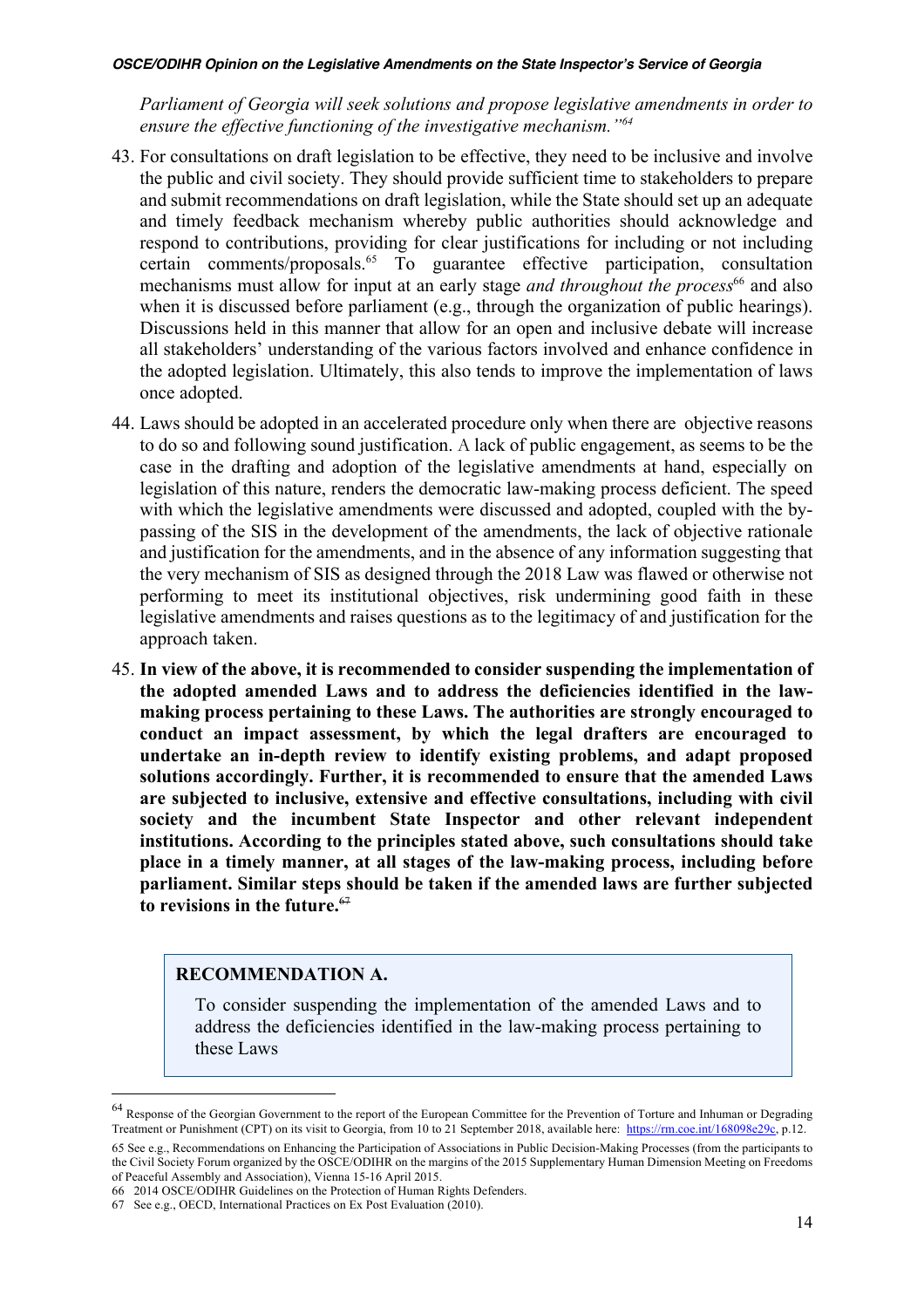#### **5. SECURITY OF TENURE**

- 46. A further point of serious concern as regards the independent functioning of the institution is the manner in which the State Inspector and deputies will be removed from the position, just over two years into the six-year mandate, and outside of the process and conditions provided for in the Law on the State Inspector's Service.
- 47. Pursuant to Article 9 of the Law on the State Inspector's Service, the Inspector could only be removed from the position for specified reasons including loss of citizenship, conviction by a court, death, or resignation. The process was set out in Article 9 par 2, whereby "the powers of the State Inspector shall be considered as terminated from the moment of the establishment of relevant circumstances, on which the chairperson of the parliament of Georgia shall immediately report to the parliament of Georgia. In this case the parliament of Georgia shall terminate the powers of the State Inspector based on the receipt of the information of the chairperson of the parliament of Georgia as a notice." No such process was undertaken in the present case.
- 48. Therefore, the removal of the State Inspector by way of legislative amendments (Article 27 par 1 of the amended SIS Law) appears to amount to dismissal outside of the procedures provided for in the law. This seriously undermines the principle of security of tenure and the independence of the institution. Given that the new institution appears to be a continuation of the previous in terms of mandate and responsibilities, this raises additional concerns as to why dismissal has been undertaken outside of due process. This detracts further from the justifications put forward in the Explanatory Note to the amended Laws. More generally, it is a troubling precedent if it is the case that a legislative amendment results in the circumvention of proper procedures for dismissal of the head of an independent body.
- 49. The Paris Principles on NHRIs and the Venice Commission's Venice Principles provide important guidelines for the security of tenure of the leadership of independent state-based institutions. The Paris Principles emphasise that without a stable mandate "there can be no real independence." The Sub-Committee on Accreditation (hereinafter "SCA") of the Global Alliance of NHRIs has issued a General Observation on security of tenure. This provides that there must be an independent and objective dismissal process, undertaken in strict conformity with all procedural requirements as prescribed by law.<sup>68</sup> Grounds for dismissal should be clearly defined and appropriately confined to only those actions which may adversely impact on the capacity of the individual to fulfil their mandate.<sup>69</sup> Dismissal procedures should be set in law, and not solely on the basis of the discretion of the appointing authorities.<sup>70</sup> There must also be a right to appeal.<sup>71</sup> Where a process for removal involves parliament, care must be taken to ensure that removal cannot be for political reasons and must be by a majority in practice.72 It must be clear who can initiate a process for dismissal.73 These requirements "ensure the security of tenure of the members of the

<sup>68</sup> SCA, 'General Observations' (2018), GO 2.1. Council of Europe Committee of Ministers Recommendation on NHRIs similarly provides for the need for a clear dismissal process: to ensure independence, the enabling legislation of a NHRI should contain an objective dismissal process for the NHRI leadership, with clearly defined terms in a constitutional or legislative text. The dismissal process should be fair and ensure objectivity and impartiality and should be confined to only those actions which impact adversely on the capacity of the leaders of NHRIs to fulfil their mandate. Recommendation CM/Rec(2021)1, Appendix, Article 5.

<sup>69</sup> SCA, 'General Observations' (2018), GO 2.1.

<sup>70</sup> SCA, 'General Observations' (2018), GO 2.1.

<sup>71</sup> SCA, 'Accreditation Report - Paraguay (DPP)' (March 2019) 11; SCA, 'Accreditation Report - Namibia (Ombudsman)' (October 2018) 13-14.

<sup>72</sup> SCA, 'Accreditation Report - Latvia (OORL)' (March 2015) 10.

<sup>73</sup> SCA, 'Accreditation Report - Mexico (CNDH)' (November 2016) 37-38.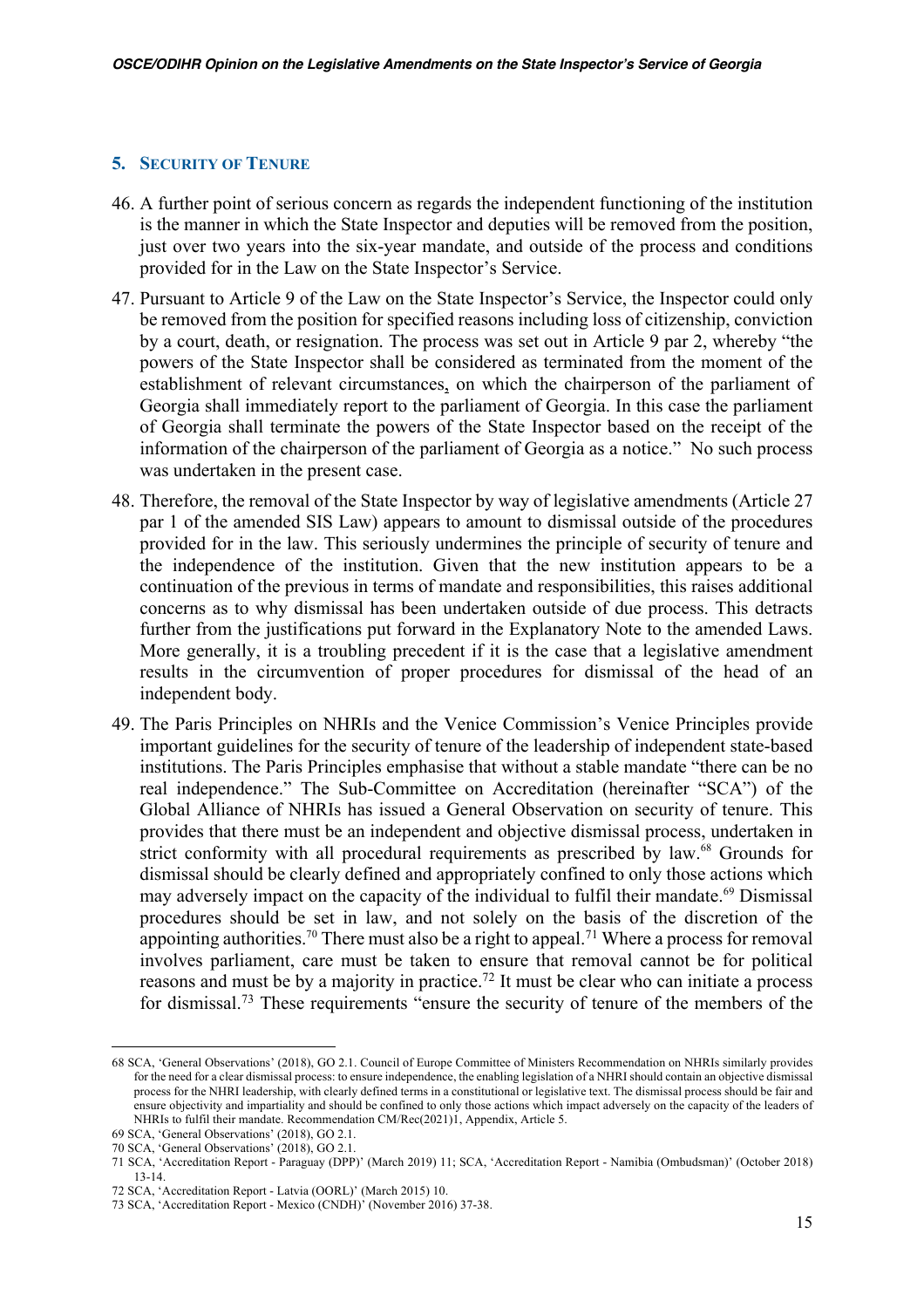governing body and are essential to ensure the independence of, and public confidence in, the senior leadership of a National Institution." <sup>74</sup>

- 50. The Venice Commission's Venice Principles on Ombudspersons also emphasise the importance of due process in dismissal: "The Ombudsman shall be removed from office only according to an exhaustive list of clear and reasonable conditions established by law. These shall relate solely to the essential criteria of 'incapacity' or 'inability to perform the functions of office', 'misbehaviour' or 'misconduct', which shall be narrowly interpreted. The parliamentary majority required for removal – by parliament itself or by a court on request of parliament - shall be equal to, and preferably higher than, the one required for election. The procedure for removal shall be public, transparent and provided for by law."75
- 51. As an independent body (per Article 2 of the Law on the State Inspector's Service), the head of the institution should be provided with a stable mandate as an essential feature of the Institution's independence. The removal of the State Inspector by means of legislative reform of the institution raises serious concerns that this amounts to arbitrary dismissal, contrary to the domestic legislation and international standards. **If the implementation of the amended Laws is not suspended, and in the absence of any legal or other compelling reasons justifying the early termination of their mandates, the incumbent State Inspector and deputies should serve their full term of office, upholding the principle of security of tenure.**
- 52. It may also be noted that the situation for staff of the SIS amounts to a change of assignment mid-appointment and a fundamental change in their conditions of employment. In independent institutions, terms and conditions of employment should not be modified during the period of appointment.<sup>76</sup> Further, the amended SIS Law appears to circumvent the requirement in Article 5 of the Law on the State Inspector's Service that the State Inspector shall appoint and dismiss the employees of the office.

### **RECOMMENDATION B.**

To ensure that, if the implementation of the amended Laws is not suspended, the security of tenure is upheld by enabling the incumbent State Inspector and deputies to serve their full term of office, in the absence of any legal or other compelling reasons justifying the early termination of their mandates

### **6. INDEPENDENCE OF THE SPECIAL INVESTIGATION SERVICE AND THE PERSONAL DATA PROTECTION SERVICE**

53. The State Inspector's Service was established in Georgia in order to deal with accountability gaps for human rights abuses committed by law enforcement officials and monitoring the lawfulness of data processing. While the effect of the amended SIS Law is the abolition of the existing SIS, it does not eradicate the previous institution de facto, but rather separates it and modifies its mandate (see further below). It also gives the

<sup>74</sup> SCA, 'General Observations' (2018), GO 2.1.

<sup>75</sup> Venice Commission, Venice Principles, par 11. SCA, 'General Observations' (2018), GO 2.1. Council of Europe Committee of Ministers Recommendation on NHRIs similarly provides for the need for a clear dismissal process: to ensure independence, the enabling legislation of a NHRI should contain an objective dismissal process for the NHRI leadership, with clearly defined terms in a constitutional or legislative text. The dismissal process should be fair and ensure objectivity and impartiality and should be confined to only those actions which impact adversely on the capacity of the leaders of NHRIs to fulfil their mandate. Recommendation CM/Rec(2021)1, Appendix, Article 5.

<sup>76</sup> SCA, 'Accreditation Report— Slovenia (HRORS)' (March/ April 2010) 8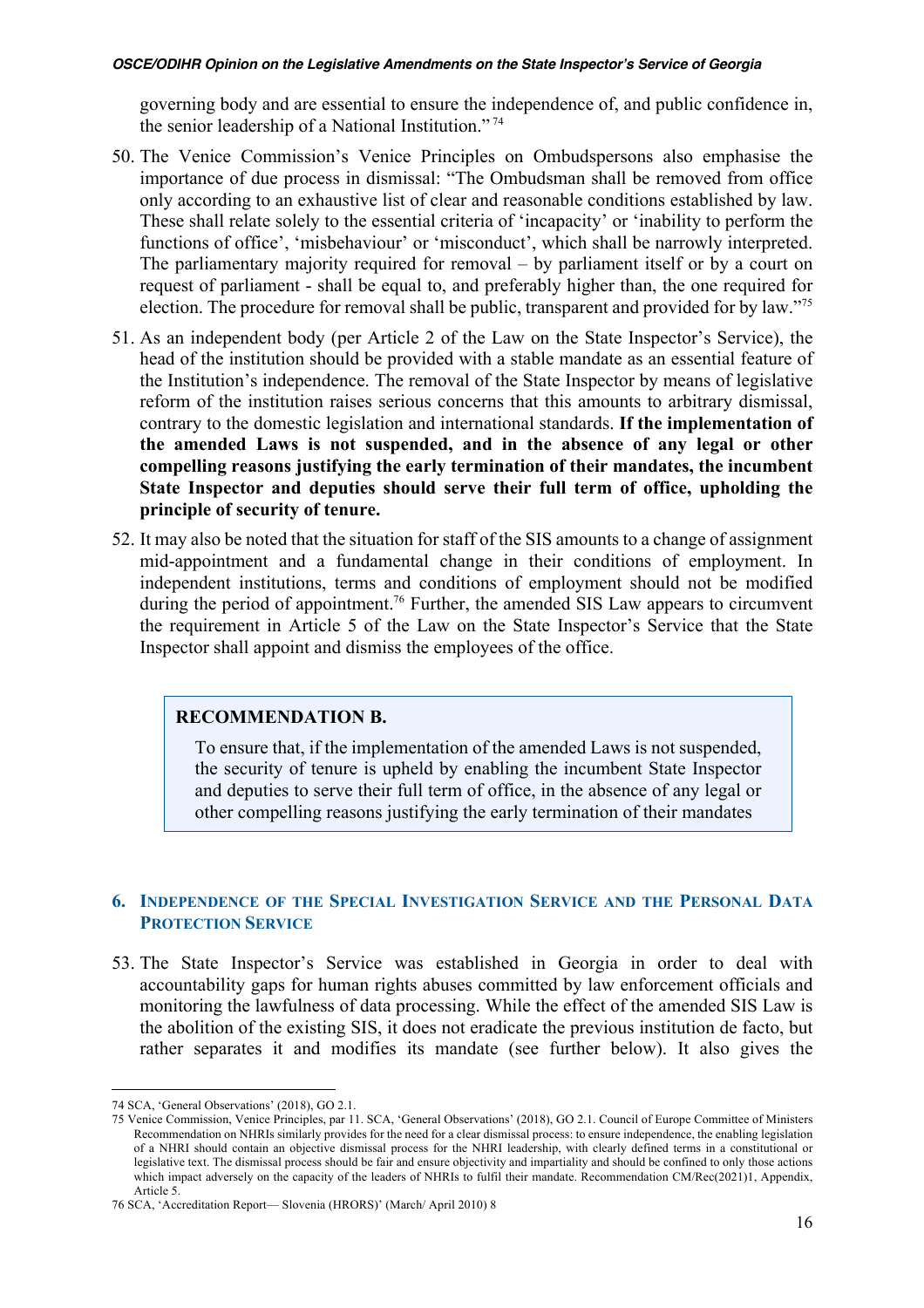investigative component a new name: the Special Investigation Service. This is evidenced by the definition of the legislative changes as "amendments" and the retention of nearidentical provisions for the mandate and scope of the Special Investigation Service's work. As discussed above (see Section III.4) there is an absence of rationale as to why these amendments have been undertaken, which raises concerns as to the actual – or perceived – motivation behind this change.

54. Independence for an investigative body should include operational independence and take into account perceptions of independence. As set out in section III.1, international standards on investigations of serious human rights violations stress the necessity of independence. This independence is essential to remove barriers to investigating serious crimes. For example, the Working Group on Arbitrary Detention and Enforced Disappearances notes that:

> "The obligation to guarantee the autonomy and independence of the authorities charged with the criminal investigation and prosecution, including the judicial authorities, is the cornerstone that underpins any system that effectively guarantees victims' rights. The Working Group's experience has shown that institutional shortcomings and the absence of autonomy, impartiality and independence are among the greatest obstacles to investigating enforced disappearance."<sup>77</sup>

55. By enacting the Law on the State Inspector's Service, the Georgian Government committed itself to the State Inspector's Service as an independent institution.78 International standards, including the ICCPR, CAT, and ECHR, require that investigations into allegations of serious human rights violations by law enforcement must be independent. As noted above, the European Court of Human Rights has held that "for an investigation to be effective, the institutions and persons responsible for carrying it out must be independent from those targeted by it. This means not only a lack of any hierarchical or institutional connection but also practical independence."79 However, the process of introducing and adopting the amendments (section III.3), in particular the expedited manner and lack of consultations, seriously undermines the standing of the future Special Investigation Service and the Personal Data Protection Service as independent institutions. As such, the introduced amendments (see Section III.7) raise serious questions as to their effectiveness in protecting the right to life and freedom from torture, and the right to privacy respectively. **The implementation of the amended Laws should be revisited as they undermine the independence of the Special Investigation Service and the Personal Data Protection Service and, as such, could have a detrimental effect on their effectiveness in the protection of human rights.**

## **RECOMMENDATION C.**

To consider suspending the implementation of the amended Laws as they undermine the independence of the Special Investigation Service and the Personal Data Protection Service and as such, could have a detrimental effect on their effectiveness in the protection of human rights.

<sup>77</sup> Report of the Working Group on Enforced or Involuntary Disappearances on standards and public policies for an effective investigation of enforced disappearances  $(2020)$  par 35

<sup>78</sup> Georgia: Visit 2018, CPT/Inf (2019) 16, Section: 6/42, 23 March /2019 Combating impunity (independent investigation mechanism), "According to the Minister of Justice, the new institution is truly independent and ensures effective investigations into any cases of possible ill-treatment of persons deprived of their liberty by public authorities" par. 14.

<sup>79</sup> Bouyid v. Belgium 2009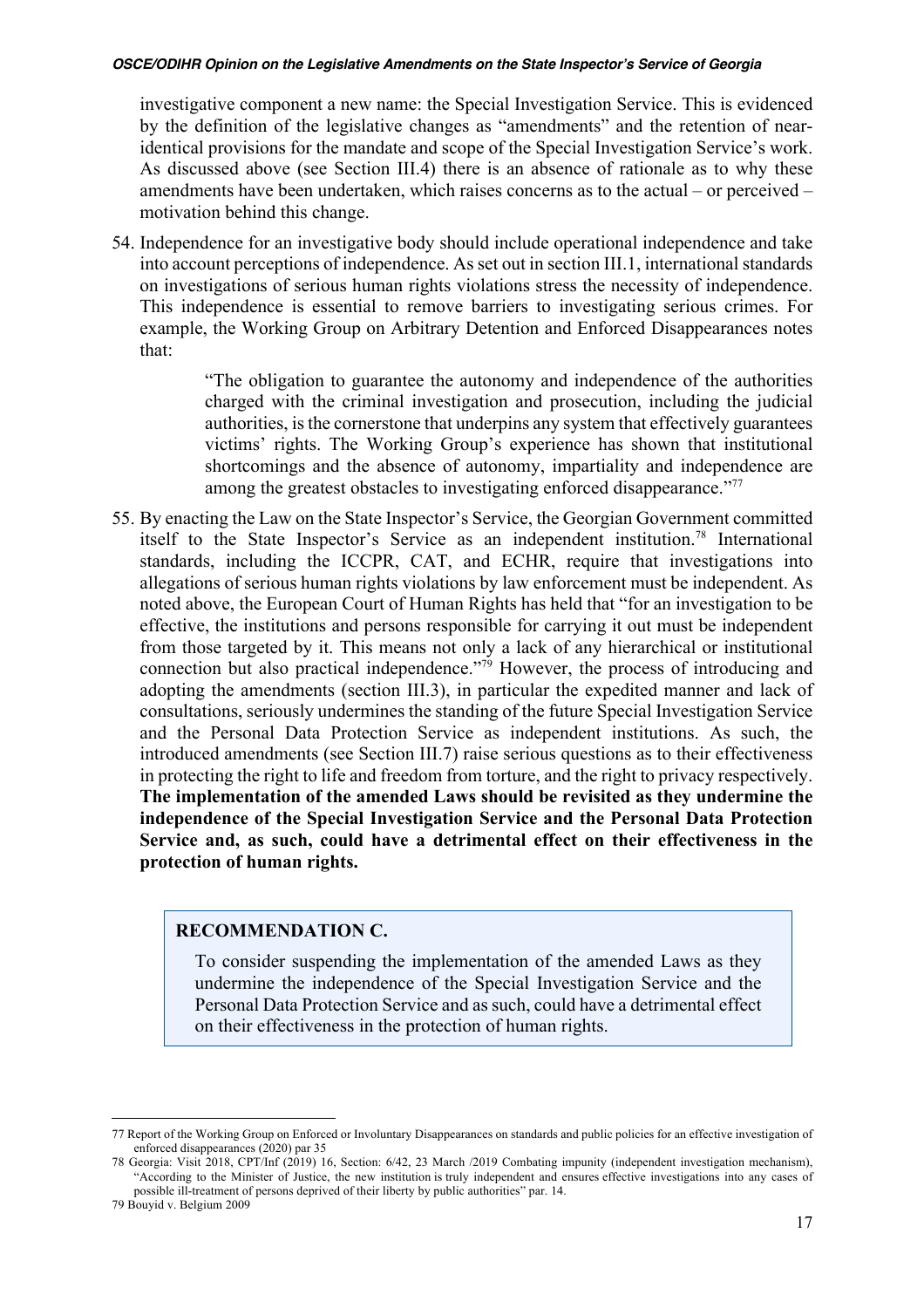### **7. OTHER CONCERNS**

#### **7.1. Change to the Role of Parliament**

56. Article 12 par 4 of the Law on the State Inspector's Service has been amended to remove the right of parliament to request the attendance of the head of the SIS at their request. The importance of the invitation possibility was noted by the State Inspector's Service in a 2019 state response to the report of the CPT: "*The Parliament of Georgia may at any time invite by the majority of the total composition the State Inspector at the session and/or the Committee of the Parliament to present the information on the current activities of the State Inspector (Article 12.4). Such communication mechanism will be intensively used in order to ensure that the investigative powers vested on it are effectively used.80* Presentation of reports to parliament, and the opportunity to appear before parliament are important features of independent institutions.81 **It is recommended to reintroduce the right of parliament to request the attendance of the head of the SIS at its request.** A similar concern arises in relation to the amended Law on the Personal Data Protection Service.

## **RECOMMENDATION D.**

 To reintroduce in the amended Laws the right of the parliament to request the attendance of the head of the new Services at their request.

## **7.2. Changes in Mandate**

57. The crimes which fell under the mandate of the State Inspector's Service prior to the amended Law focused on serious incidents including *inter alia* those related to torture, cruel, inhuman and degrading treatment, deaths caused by law enforcement officials (or persons equal to them) of detained individuals, and certain abuses of power using violence or a weapon. A range of new crimes have been added to the mandate of the Special Investigation Service. The new list of crimes in the amended Law covers a range of serious offences including murder and intentional killings, bodily injury, rape and sexual offenses, and trafficking. The inclusion of such crimes is in keeping with the intended purpose of the institution to deal with serious human rights abuses. However, additionally in Article 19 par 1 (d) of the amended SIS Law, there is reference to a range of crimes that appear to fall outside the originally intended mandate of the institution, including violations of freedom of speech, privacy violations, and electoral interference. It is questionable whether these offences should be included, given that this appears to move the institution away from one that is focussed on investigating the most serious human rights abuses. Further, there is no reference to the Special Investigation Service's jurisdiction over certain crimes being limited to law enforcement officials (Article 19 par 1 (d) of the amended SIS Law). This may be a drafting error, but it is one with significant potential implications for the mandate of the institution. It is recalled that international standards place a duty on states to ensure that allegations of serious human rights violations by state officials are investigated promptly, effectively, thoroughly, and impartially. Where the jurisdiction of an investigative authority is too broad, it may reduce the effectiveness of its investigations, particularly in the absence of additional resources, and/or lead to a focus on less serious

<sup>80</sup> Response of the Georgian Government to the report of the European Committee for the Prevention of Torture and Inhuman or Degrading Treatment or Punishment (CPT) on its visit to Georgia from 10 to 21 September 2018 p. 11

<sup>81</sup> Venice Commission, 'Compilation on the Ombudsman Institution' (1 December 2011) CDL(2011)079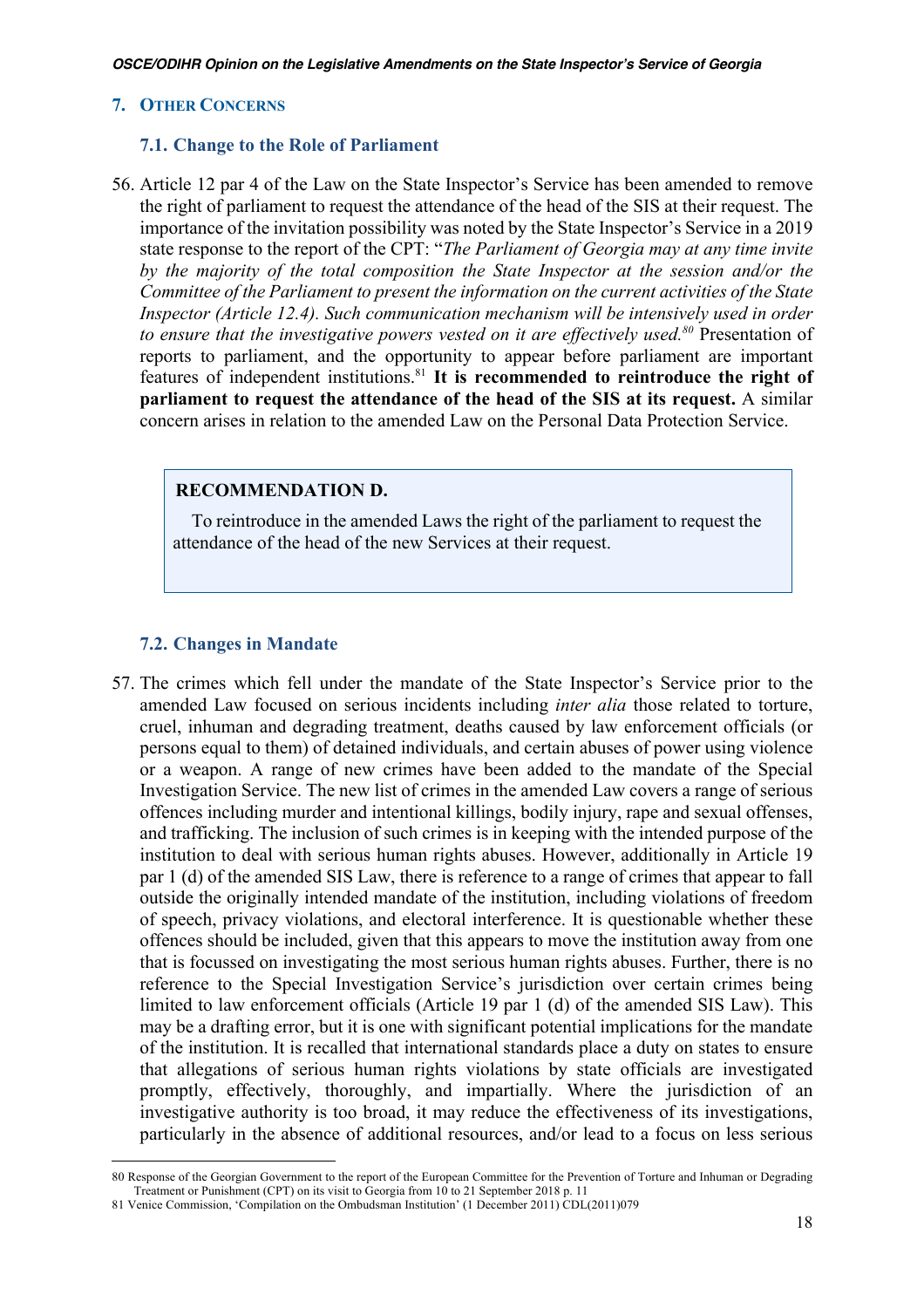offences.82 **It is recommended that consideration be given to removing the list of crimes covered in Article 19 par 1 (d). Should reference to these crimes in the mandate of the Service be retained, it should be specified in Article 19 par 1 (d) that they are covered by the institution solely when committed by representatives of law enforcement bodies, officials or persons equal to them.**

- 58. This expansion of mandate to a range of additional offenses and to potentially cover those committed by any individual risks seriously diluting the important focus of the institution in combatting the impunity of law enforcement officials. Concern about this expanded mandate is increased because of the lack of consultation in the process of adopting the amended Law, which therefore did not allow for input from the State Inspector, the Public Defender, civil society or international partners on the suitability and impact of such expansion.
- 59. Of additional concern is that no additional resources for this expansion appear to have been given to the institution. It is essential that an investigative body be sufficiently resourced. Further, in keeping with the Paris Principles, where an institution "has been designated with additional responsibilities by the State, additional financial resources should be provided to enable it to assume the responsibilities of discharging these functions." Additionally, the new Investigation Service would need additional human resources—staff with specialized knowledge that is needed for the type of investigations its mandate is now extended to. **If the expanded mandate of the institution is maintained, specific allocation of adequate human and financial resources must be provided for by the state.**
- 60. As a general point, if the intention of the amended SIS Law is to expand the institution's mandate, this could be done by amending specific provisions of the existing law on the State Inspector's Service, without abolishing the post and institution altogether. This would be a less intrusive way to address any concerns as regards to its functioning.

## **RECOMMENDATION E.**

To remove the list of crimes covered in Article 19 par 1 (d) of the amended Law on the State Inspector's Service, or, alternatively, if they are retained, to clarify that they are covered by the institution solely when committed by representatives of law enforcement bodies, officials or persons equal to them and to allocate adequate resources, if the expanded mandate of the institution is maintained.

## **7.3. Exclusion of Public Prosecutors in relation to Certain Crimes**

61. Authorities tasked with the important role of investigating allegations of torture and illtreatment by state officials should not be restricted in who they can include in their investigations. Article 3 of the Law on the SIS already exempted certain senior public officials from its remit (General Prosecutor, Prosecutors overseeing investigation at the State Inspectors Service, Minister of Internal Affairs, and the Head of the State Security Service of Georgia). The exclusion of senior political officials was criticised by the Committee for the Prevention of Torture in 2019. <sup>83</sup> The range of exclusions has now been expanded by the amended SIS Law with the addition of new crimes under the mandate of

<sup>82</sup> Open Society Justice Initiative, Who Polices The Police? The Role Of Independent Agencies In Criminal Investigations Of State Agents, p. 16

<sup>83</sup> Report to the Georgian Government on the visit to Georgia carried out by the European Committee for the Prevention of Torture and Inhuman or Degrading Treatment or Punishment (CPT) from 10 to 21 September 2018 par 14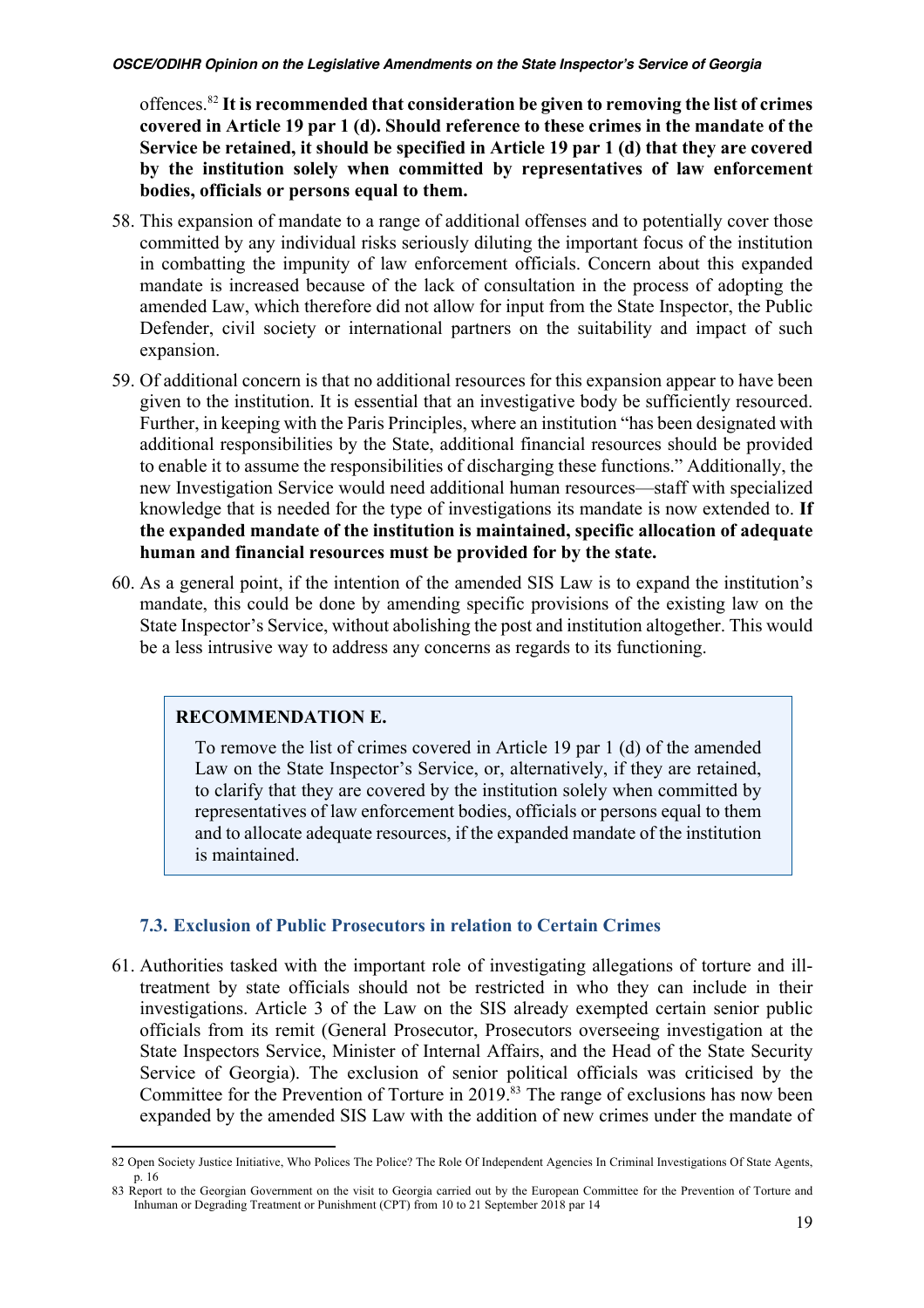the Special Investigation Service. Article 19 par1 (c) of the amended Law excludes ordinary prosecutors, from "crimes provided for in Articles 108, 109, 111, 113 − 118, 120 − 124, 126, 126<sup>1</sup>, 137 − 139, 143-144 and 150 − 151<sup>1</sup> of the Criminal Code of Georgia, if they are committed by representatives of law enforcement bodies ." It is notable that these crimes cover a range of the most serious crimes including intentional killing, murder, serious bodily harm, violence, rape, and trafficking. It is unclear why prosecutors should be excluded from the remit of the institution for such serious crimes. No one should be excluded *prima facie* from investigation into allegations of serious human rights violations. **The exclusion of prosecutors from the mandate of the institution in relation to the serious crimes set out in Article 19 par 1 (c) should be removed. Further, reference in Article 3 to the exclusion of the Minister of Internal Affairs and the Prosecutor General and other senior officials from the list of individuals who can be investigated by the service should be removed.**

#### **RECOMMENDATION F.1**

To revise Article 3 of the amended Law on the State Inspector's Service to remove the exclusion of the Minister of Internal Affairs and the Prosecutor General and other senior officials from the list of individuals who can be investigated by the service

## **RECOMMENDATION F.2**

To revise Article 19 par 1 (c) of the amended Law on the State Inspector's Service to remove the exclusion of prosecutors from the mandate of the institution in relation to the serious crimes set out therein.

#### **7.4. Appointment Process for the Head of the Institution**

62. The appointment process for the heads of independent state bodies is critical to their independence, as well as their perceived independence and thus, public trust in the institution. The Venice Principles on Ombudspersons note that "The Ombudsman shall be elected or appointed according to procedures strengthening to the highest possible extent the authority, impartiality, independence and legitimacy of the Institution."84 Safeguards against political interference are further enhanced by introducing legally determined procedures for appointing the head. The amended SIS Law raises a number of points of concern as regards selection and appointment, including the timeframes, manner of operation of the "competition commission" (which is the selection panel), and the criteria for appointment. Similar concerns arise in relation to the amended Law on the Personal Data Protection Service (Article 40).

<sup>84</sup> Venice Commission, Venice Principles, para 6. In its 2021 Recommendation, the Council of Europe Committee of Ministers stated that: The process of selection and appointment of the leadership of a NHRI should be competence-based, transparent and participatory, in order to guarantee the independence and pluralist representation of these institutions. It should also be based on clear, predetermined, objective and publicly accessible criteria. The duration of the appointment should be clearly set out in the founding legislation, so that the leadership posts of the NHRI do not stay vacant for any significant period of time. Recommendation CM/Rec(2021)1, Appendix, Article 4. The Council of Europe European Commission against Racism and Intolerance (ECRI) has similarly recommended for equality bodies that 'the persons holding leadership positions in equality bodies should be selected and appointed by transparent, competency-based and participatory procedures.' European Commission against Racism and Intolerance (ECRI), 'ECRI General Policy Recommendation No. 2: Equality Bodies to Combat Racism and Intolerance at National Level' (7 December 2017) CRI(2018)06, para 23.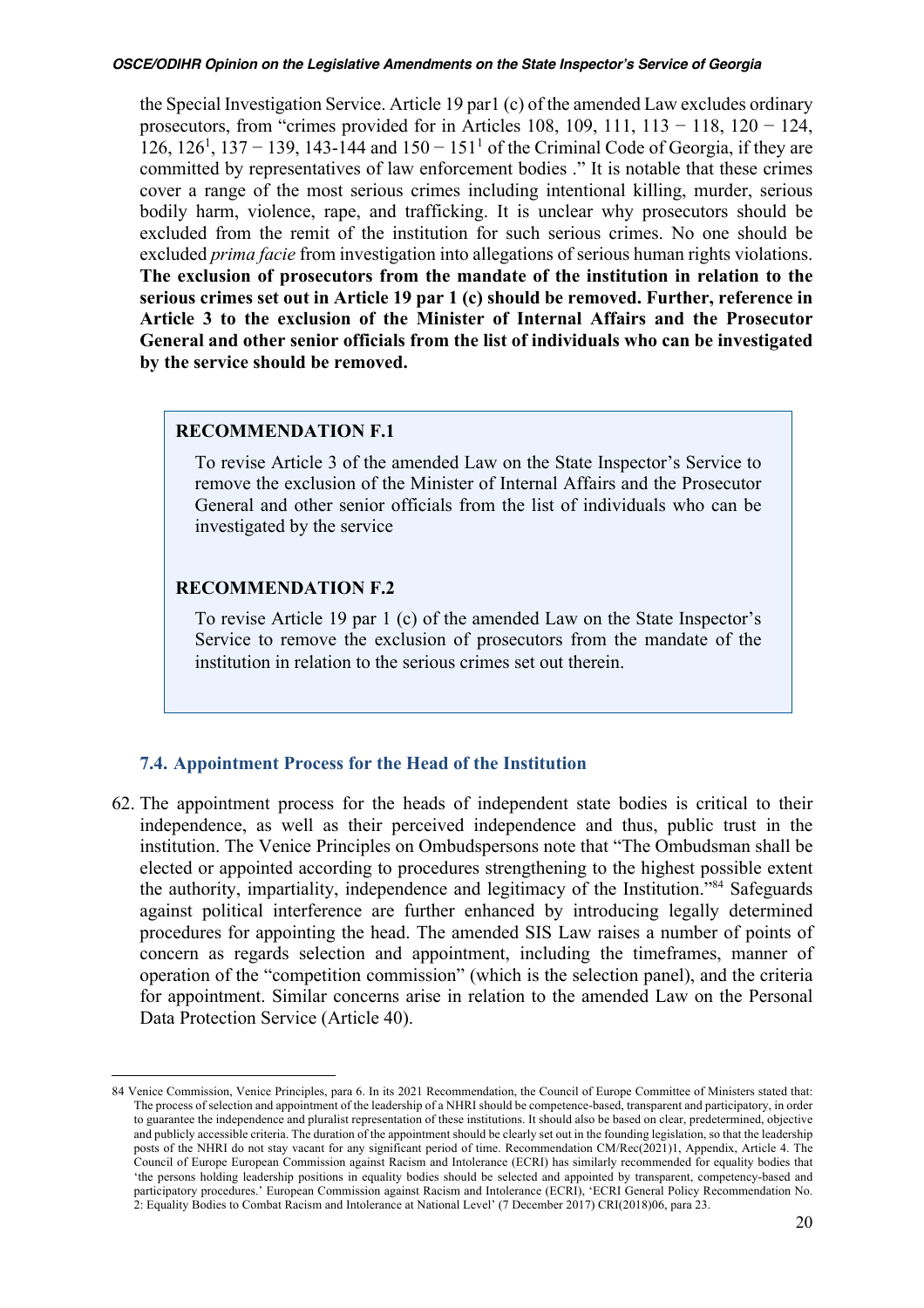- 63. The appointment process for heads of independent institutions is critical to their effectiveness (see paragraph 24 above). The amended SIS Law (Article 6 par 6) appears to have changed the criteria for election of the Head of the Service by the apparent removal of the requirement of a majority of the total composition of the parliament.<sup>85</sup> This risks an unclear procedure and potentially a situation where an individual may be elected by a majority of *attending* members of parliament. **Article 6 par 6 of the amended SIS Law should provide that a parliamentary majority is required for election of the head of the institution.** A similar concern arises in relation to the amended Law on the Personal Data Protection Service (Article 40).
- 64. Further, the timeframes provided in Article 28 of the amended SIS Law are very short, and raise concern for the open, consultative and transparent nature of the selection and appointment process. This is particularly a concern given the rushed manner in which the legislation was adopted, and with view to the fact that within just 2 weeks of the adoption of the amended SIS Law, a competition commission was already envisaged to have been formed.
- 65. It is welcome that there is a representative of civil society selected by the Public Defender on the selection panel, who is to be selected by way of an "open competition." At the same time, Article 6 par 3 of the amended SIS Law provides for extremely short timeframes in practical terms for the process of identifying the members of the competition commission (not earlier than 11 weeks and not later than 10 weeks before the expiration of the term of office of the Special Investigation Service, andwhere there is early termination, within a week in the case of early termination of the term of office. In practice this civil society representative may not be appointed in sufficient time. Further, it provides that the selection panel may operate with a majority of all members, which could ultimately result in a composition that is at odds with the principle of pluralism.
- 66. The composition of the selection panel is also weighted towards the State by the inclusion of a government representative, two parliamentarians and a prosecutor among its 7 members. As noted above, the competition commission does not require all members present in order to sit, but merely a majority, meaning that it is possible for decisions on the selection and appointment process to take place without the presence of important independent and external members. **In order to ensure external and independent representatives on the competition commission, Article 6 par 3 should be revised to require the competition commission meet only when all members are present. There should also be an explicit requirement in Article 6 par 3 of the amended SIS Law for gender balance in the selection panel.**
- 67. The time frame and procedures for the selection and appointment process is set by the competition commission on an ad hoc basis (Article 6 par 3 of the amended SIS Law). **To ensure the independence of the institution, a clear, transparent and participatory selection and appointment process should be set in the legislation, in regulations or in binding administrative guidelines. Applicants should be sought from as wide a pool as possible, with positions publicly advertised, and should be assessed on the basis of pre-determined, objective and publicly available criteria.86**
- 68. The criteria for appointment of the head of the service is broadly drawn and raises concerns. Article 6 par 1 of the amended SIS Law requires the Head of the Service to have "at least

<sup>85</sup> Article 6 par 6 of the Law on the State Inspector's Service provides: " "……Voting for every candidate shall be conducted separately. The candidate who receives the most votes but not less than the number of votes of the majority of the total composition of the Parliament of Georgia, will be considered as elected…..".

<sup>86</sup> SCA General Observation General Observation 1.8 (2018).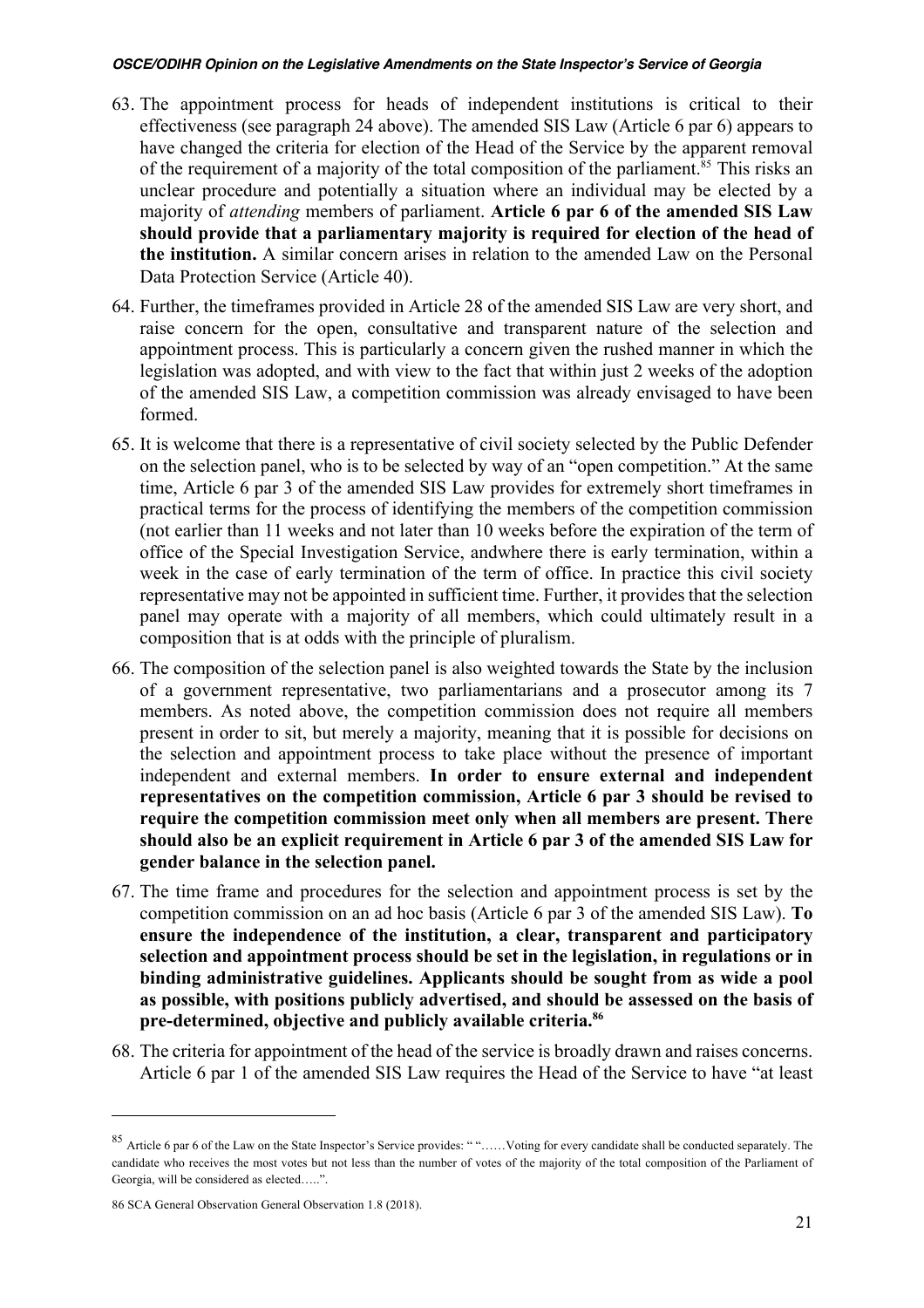5 years of work experience in judicial or law enforcement system or in the field of human rights and enjoys a high professional and moral reputation". **To ensure the impartiality, and perception of impartiality of the Special Investigation Service, consideration should be given to excluding former or current state agents and those with extensive experience in the police and/or military from the position of head of the institution.**

## **RECOMMENDATION G.1**

To revise Article 6 of the amended Law on the State Inspector's Service and Article 40 of the amended Law on Personal Data Protection to include provisions for a clear, transparent and participatory selection and appointment process for the heads of the institutions and to include that a that a parliamentary majority is required for election of the heads of the institutions.

## **RECOMMENDATION G.2**

To revise Article 6 par 1 of the amended Law on the State Inspector's Service to exclude former or current state agents and those with extensive experience in the police and/or military from the position of head of the institution.

## **7.5. Functional Immunity**

- 69. International standards on independent institutions recommend that both deputies and staff are provided with functional immunity (that is, immunity "from legal process in respect of words spoken or written and acts performed by them in their official capacity."). The Sub-Committee on Accreditation General Observation 2.3 (2018) requires that such protection be given to members and staff of the NHRI as: "[e]xternal parties may seek to influence the independent operation of an NHRI by initiating, or by threatening to initiate, legal proceedings against a member of the decision-making body or a staff member of the NHRI. For this reason, members and staff of an NHRI should be protected from both criminal and civil liability for acts undertaken in good faith in their official capacity. Such protections serve to enhance the NHRI's ability to engage in critical analysis and commentary on human rights issues, safeguard the independence of senior leadership, and promote public confidence in the NHRI". 87
- 70. In its justification, the SCA notes that "[i]t is now widely accepted that the entrenchment of these protections in law is necessary for the reason that this protection, being one that is similar to that which is granted to judges under most legal systems, is an essential hallmark of institutional independence." The Venice Commission has similarly underscored the need for functional immunity for independent human rights bodies. In its Venice Principles, the Venice Commission provides: "The Ombudsman, the deputies and the decision-making staff shall be immune from legal process in respect of activities and words, spoken or written, carried out in their official capacity for the Institution (functional immunity). Such functional immunity shall apply also after the Ombudsman, the deputies or the decisionmaking staff-member leave the Institution."88

<sup>87</sup> SCA, 'General Observations' (2018), GO 2.3.

<sup>88</sup> Venice Commission, Venice Principles, para 23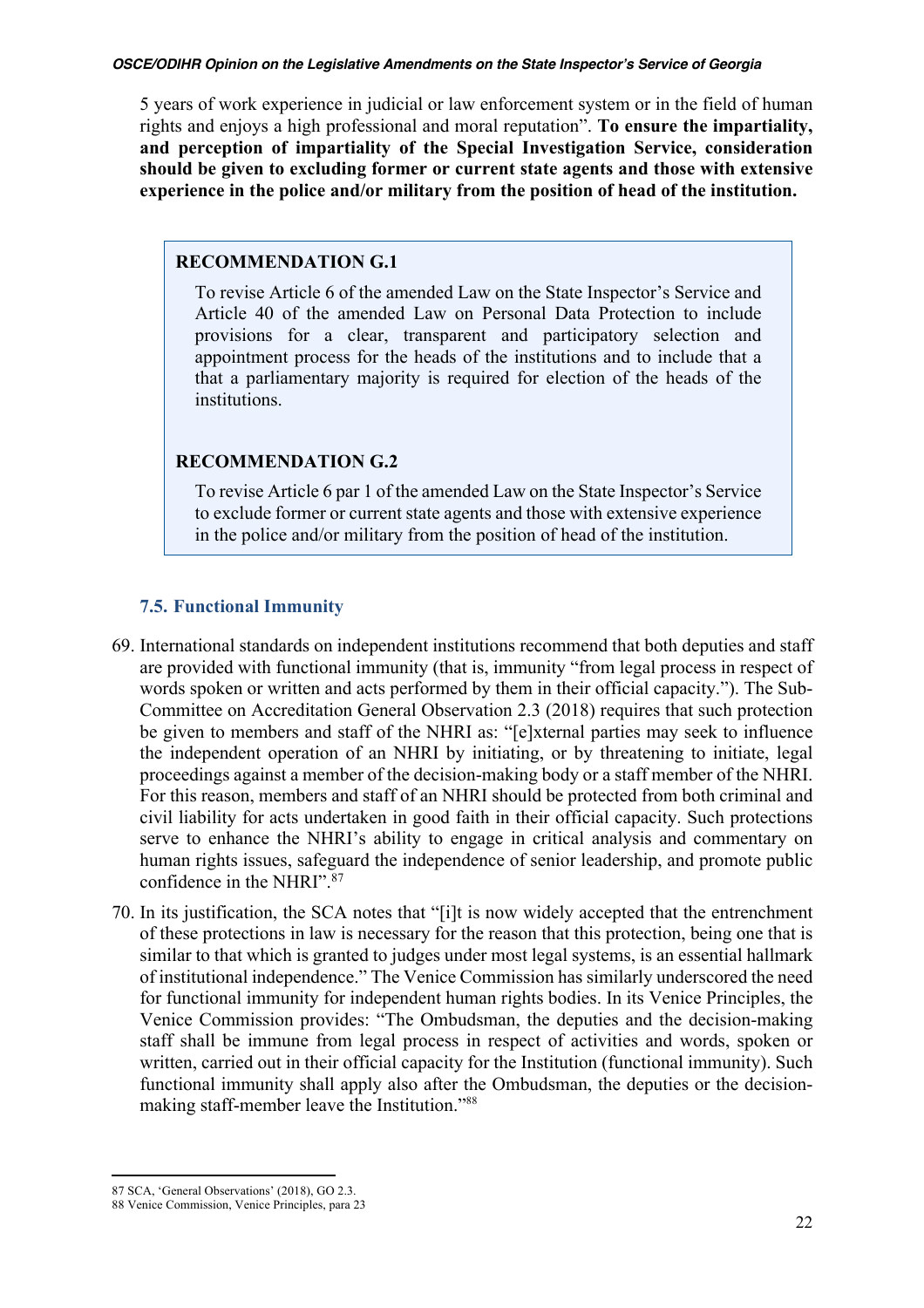71. Article 7 the Law on the State Inspector's Service provides that the State Inspector is inviolable. Similarly the amended Laws appear to include no provision for immunity of deputies or staff, and insufficient protections for leadership after they leave the institution. Immunity for an institution such as the SIS that undertakes the investigation of such serious crimes against law enforcement officials is particularly critical to prevent retaliation and undue influence being exercised. As an independent institution, the SIS should be given functional immunity that covers leadership, staff and deputies. Further, the provisions for lifting of immunity should be well-defined and only lifted in accordance with fair and transparent procedures. These concerns also apply to the Personal Data Protection Service and its role as an independent institution. **Article 7 of the amended Law on the SIS and Article 40 of the amended Law on the Personal Data Protection Service should be expanded to (1) include functional immunity for deputies and staff, (2) provide for functional immunity to apply even after leadership and staff leave the institution, (3) specify the reasons for which immunity may be lifted in accordance with a fair and transparent process.**

### **RECOMMENDATION H.**

To revise Article 7 of the amended Law on the State Inspector's Service and Article 40 of the amended Law on Personal Data Protection to (1) include functional immunity for deputies and staff, (2) provide for functional immunity to apply even after leadership and staff leave the institution, (3) specify the reasons for which immunity may be lifted in accordance with a fair and transparent process.

## **7.6. State Inspector's Annual Report**

72. Article 28 par 6 of the amended SIS Law provides that "The annual report of the Special Investigation Service provided for in Article 12 of this Law shall not be presented to the Parliament of Georgia in 2022." It is unclear if this also applies to the report of the State Inspector's Service, which was operational for the entire year of 2021. Annual reports of independent bodies provide an essential means of ensuring accountability, publicity and parliamentary scrutiny. Any prohibition on publication of the annual report of the State Inspector would effectively silence the institution as regards to its work over the past year and risk seriously undermining the independence of the institution. Such prohibition would also undermine the rule of law role of parliament as an oversight body for the actions of the executive and law enforcement. Further, blocking the publication of the 2021 report may weaken public trust in the Government's efforts to prevent torture and ill-treatment. **It should be clarified that the report of the State Inspector's Service for 2021 will be presented to parliament in the manner provided for in the Law on the Special Inspector's Service as it existed until 30 December 2021.**

## **7.7. Specific Issues pertaining to the Personal Data Protection Service**

73. The amended Law on Personal Data Protection largely follows the amended Law on State Inspector's Service in terms of regulating the Personal Data Protection Service's principles, functional immunity, incompatibility with other roles, selection process, the dismissal process of the head of the service, and the submission of the annual report. In this respect, the concerns expressed above pertaining to the Special Investigation Service apply